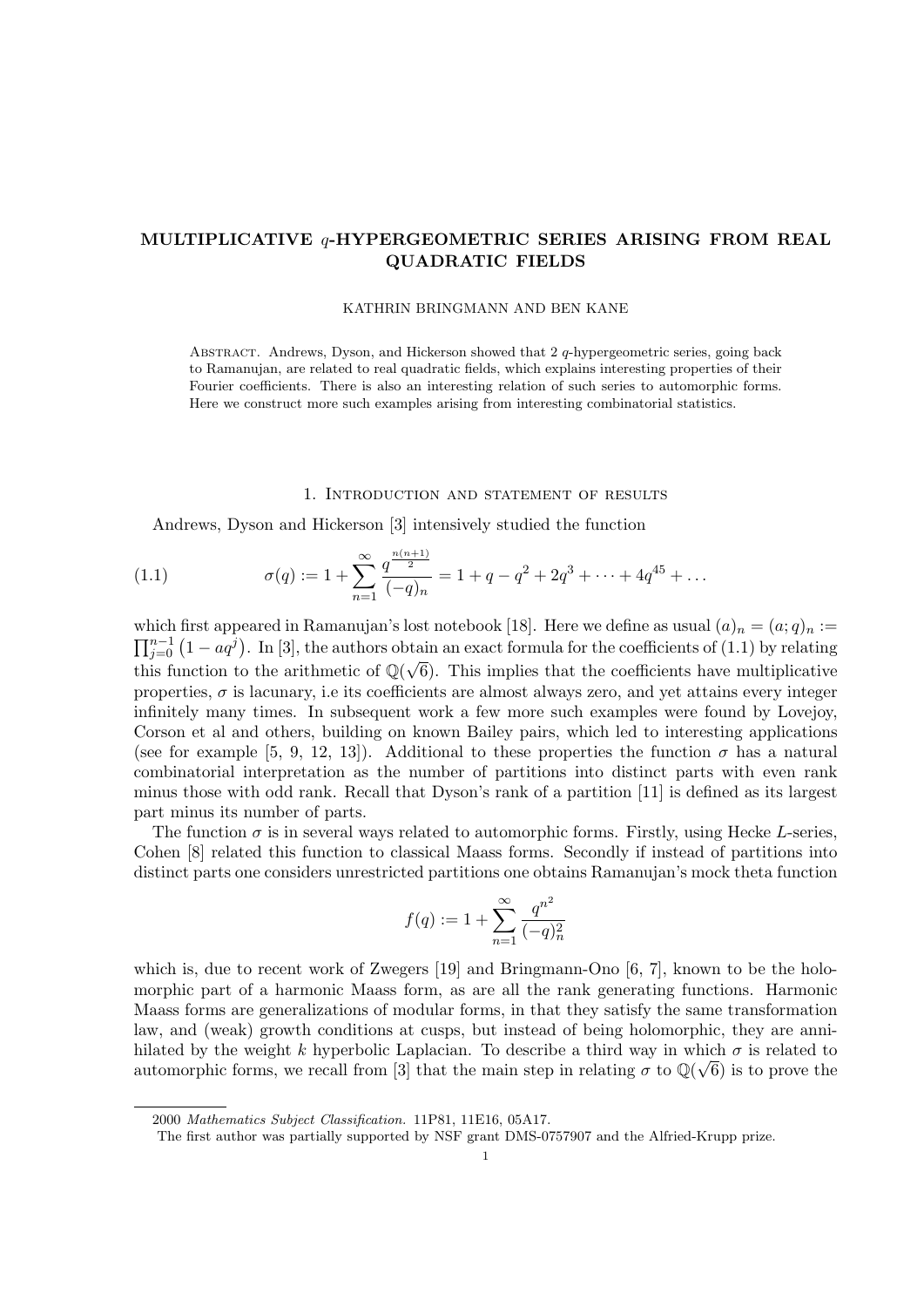following representation of  $\sigma$  as Hecke-type sums

$$
\sigma(q) = \sum_{\substack{n \geq 0 \\ |j| \leq n}} (-1)^{n+j} q^{\frac{n(3n+1)}{2} - j^2} \left(1 - q^{2n+1}\right).
$$

We note that this representation can be also viewed as a "false mock theta function". To be more precise, using work of Zwegers [19], the function

$$
\sum_{\substack{n \geq 0 \\ |j| \leq n}} (-1)^{n+j} q^{\frac{n(3n+1)}{2} - j^2} \left( 1 + q^{2n+1} \right)
$$

can be viewed as the "holomorphic part" of an indefinite theta series and is related to one of Ramanujan' s sixth order mock theta functions.

In this paper we find more examples resembling  $(1.1)$  which have interesting combinatorial interpretations and which we relate to the real quadratic fields  $\mathbb{Q}(\sqrt{2})$  and  $\mathbb{Q}(\sqrt{3})$ . Of particular interest are Theorems 1.1 and 1.2, since for its proof we find two new Bailey pairs (see Theorem 2.3) which are of independent interest.

b) which are of independent interest.<br>We first consider q-hypergeometric series related to  $K = \mathbb{Q}(\sqrt{2\pi})$ 2) and denote as usual with  $\mathcal{N}(\mathbf{a})$  the norm of an ideal **a** in  $O_K$ , the ring of integers of K.

Theorem 1.1. The function

$$
f_1(q) := \sum_{n=0}^{\infty} \frac{q^{\frac{n^2+n}{2}}}{(-q)_n(1-q^{2n+1})} = 1 + 2q + 3q^3 + q^5 + 2q^6 + 2q^7 + 4q^{10} + \dots + 6q^{52} + \dots
$$

satisfies

(1.2) 
$$
q f_1(q^{16}) = \sum_{\substack{\mathbf{a} \subset O_K \\ \mathcal{N}(\mathbf{a}) \equiv 1 \pmod{16}}} q^{\mathcal{N}(\mathbf{a})}
$$

Let us next describe how the function  $f_1(q)$  naturally arises in the theory of partitions. To do so, consider

.

$$
f_1(x; q) := \frac{1}{1-q} + \sum_{n=1}^{\infty} \frac{q^{\frac{n^2+n}{2}}}{(xq)_n(1-x^2q^{2n+1})},
$$

for which we have  $f_1(q) = f_1(-1; q)$ . We will now construct a set of partitions  $P_1$  and a statistic  $r_1(\lambda)$  for which, as we will show in Subsection 4.1, the coefficient of  $x^r q^m$  in  $f_1(x; q) - q$  will be precisely the number of partitions  $\lambda \in P_1$  of  $|\lambda| = m$  with  $r_1(\lambda) = r$ . Then the m-th coefficient of  $f_1(q) - q$  will clearly give the number of partitions  $\lambda \in P_1$  of  $|\lambda| = m$  with  $r_1(\lambda)$  even minus the number of those with  $r_1(\lambda)$  odd.

Let  $P_1$  be the set of partitions with the following properties: One is the only part which may be repeated, and if it is repeated, say occurring  $r + 1$  times, then the second smallest part (if it exists) is at least  $2r$  and the third smallest part (if it exists) is at least two more than the second smallest part. For  $\lambda \in P_1$ , let  $r_1(\lambda)$  denote the rank of  $\lambda$  if  $\lambda$  has no repeated parts of size 1 and otherwise  $r_1(\lambda)$  is the rank of  $\lambda$  without its parts of size 1.

Theorem 1.2. The function

$$
f_2(q) := \sum_{n=1}^{\infty} \frac{q^{\frac{n^2+n}{2}}}{(-q)_{n-1}(1-q^{2n-1})} = q + q^2 + 2q^3 + 2q^5 + 2q^6 + \dots + 4q^{14} + \dots + 3q^{77} + \dots
$$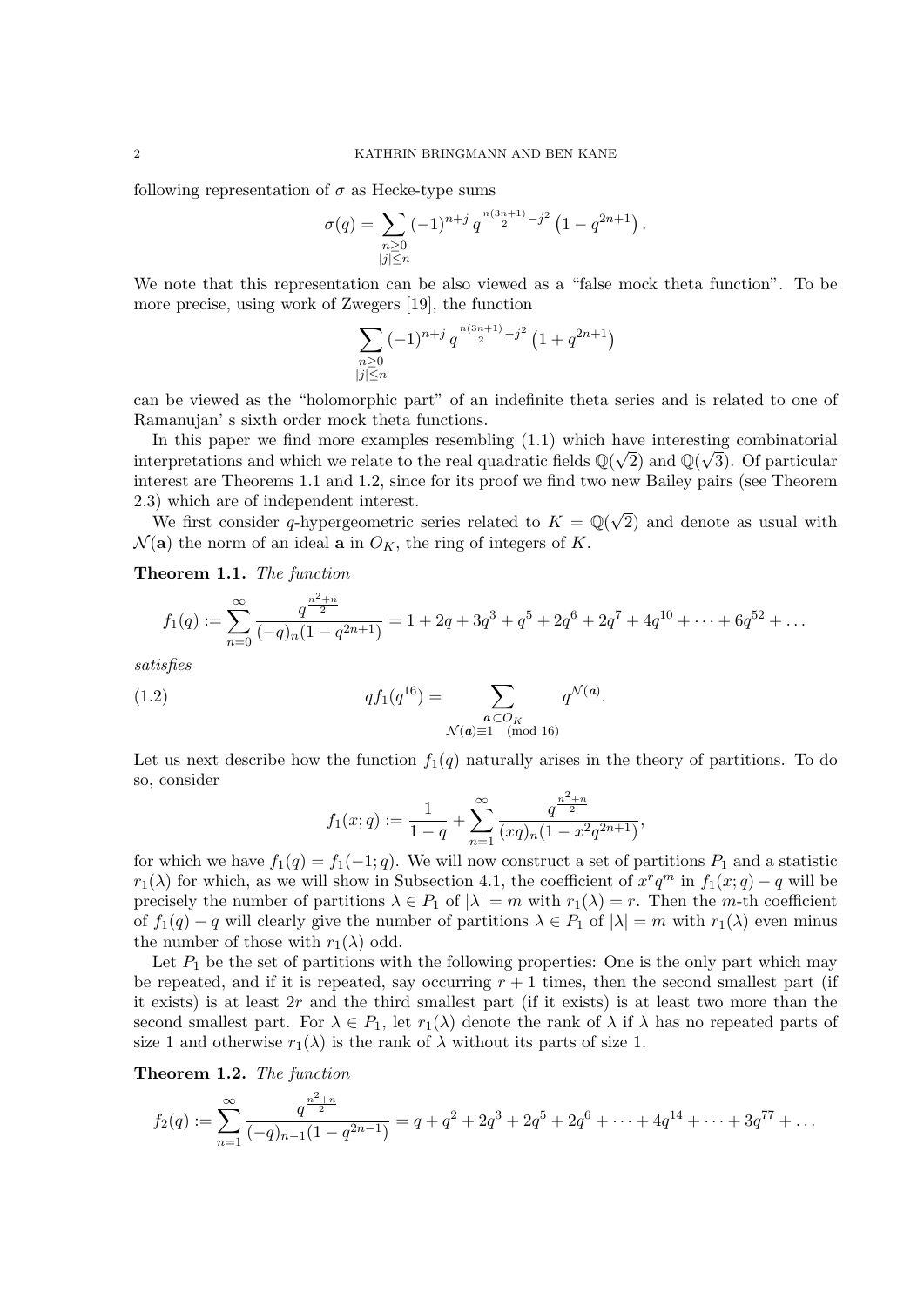satisfies

(1.3) 
$$
q^{-7} f_2(q^{16}) = \sum_{\substack{a \subset O_K \\ \mathcal{N}(a) \equiv 9 \pmod{16}}} q^{\mathcal{N}(a)}.
$$

The partition theoretic interpretation of  $f_2(q)$  has striking similarities to that of  $\sigma(q)$ . Define  $P<sub>2</sub>$  to be the set of partitions into distinct parts restricted by the following conditions: The rank of  $\lambda \in P_2$  is at least  $2(s-1)$ , where s is the smallest part, and the second smallest part is at least 2s. In Subsection 4.2, we show that  $f_2(q)$  is the generating function for  $\lambda \in P_2$  with  $r_2(\lambda)$ even minus those with  $r_2(\lambda)$  odd, where  $r_2(\lambda)$  is the rank if there is more than one part and  $r_2(\lambda) = 0$  otherwise. We develop this similarly to the case of  $f_1$  by defining  $f_2(x; q)$  in Subsection 4.2 and taking  $x = -1$ , where x will be used to count the statistic  $r_2(\lambda)$ . We will suppress such definitions for the remainder of the introduction.

# Theorem 1.3. The function

$$
f_3(q) := \sum_{n=0}^{\infty} \frac{(q)_{2n}}{(-q)_{2n+1}} q^n = 1 - 2q^3 + q^4 + 2q^8 - 2q^{11} + \dots + 3q^{24} + \dots
$$

satisfies

(1.4) 
$$
q f_3(q^2) = \sum_{\mathbf{a} \subset O_K} \left( \frac{-4}{\mathcal{N}(\mathbf{a})} \right) q^{\mathcal{N}(\mathbf{a})},
$$

where  $\left(\frac{c}{d}\right)$  $\frac{c}{d}$ ) denotes the Kronecker symbol.

To relate  $f_3$  to partitions, we recall the notion of overpartitions and overpartition pairs. An overpartition [10] of n is a partition of n in which the first occurrence of a number can be overlined. An *overpartition pair* [14] of n is a pair of overpartitions  $(\mu, \lambda)$ , where the sum of all the parts is n. Here we consider  $P_3$  as the set of overpartitions pairs  $\Lambda = (\mu, \lambda)$  with the following restrictions on  $\mu$  and  $\lambda$ : If the largest part of  $\mu$  is overlined then it must also occur non-overlined and if  $\mu$  is the empty partition then no parts of  $\lambda$  may be overlined. Moreover, if  $\lambda$  has any parts, then its largest part is exactly one greater than the largest part of  $\mu$ , parts of  $\lambda$  of size one less than its largest part cannot be overlined, and the number of occurrences of the largest part in  $\lambda$  is at least half of all parts in  $\lambda$  (with strict inequality if the largest part of  $\lambda$  is overlined). In Subsection 4.3 we show that  $f_3(q)$  is the generating function for  $\Lambda \in P_3$  with  $r_3(\Lambda)$  odd minus those with  $r_3(\Lambda)$  even, where  $r_3(\Lambda)$  counts the number of occurrences of the largest part in  $\lambda$  minus the number of parts in  $\mu$ .

# Theorem 1.4. The function

$$
f_4(q) := \sum_{n=0}^{\infty} \frac{(q)_{2n+1}}{(-q)_{2n+2}} q^{n+1} = q - q^2 - q^4 + 2q^7 - q^8 + q^9 - 2q^{14} + \dots - 3q^{98} + \dots
$$

satisfies

(1.5) 
$$
f_4(q) = -\sum_{a \subset O_K} (-1)^{\mathcal{N}(a)} q^{\mathcal{N}(a)}.
$$

The combinatorial interpretation of  $f_4$  is similar to that of  $f_3$ . We let  $P_4$  be the set of overpartition pairs  $\Lambda = (\mu, \lambda)$  with the following restrictions on  $\mu$  and  $\lambda$ : If the largest part of  $\mu$  is overlined then it must also occur non-overlined. Moreover, if  $\lambda$  has any parts, then its largest part equals the largest part of  $\mu$ , the largest part of  $\lambda$  cannot be overlined,  $\lambda$  has an even number of parts, and the number of occurrences of the largest part in  $\lambda$  is at least half of the total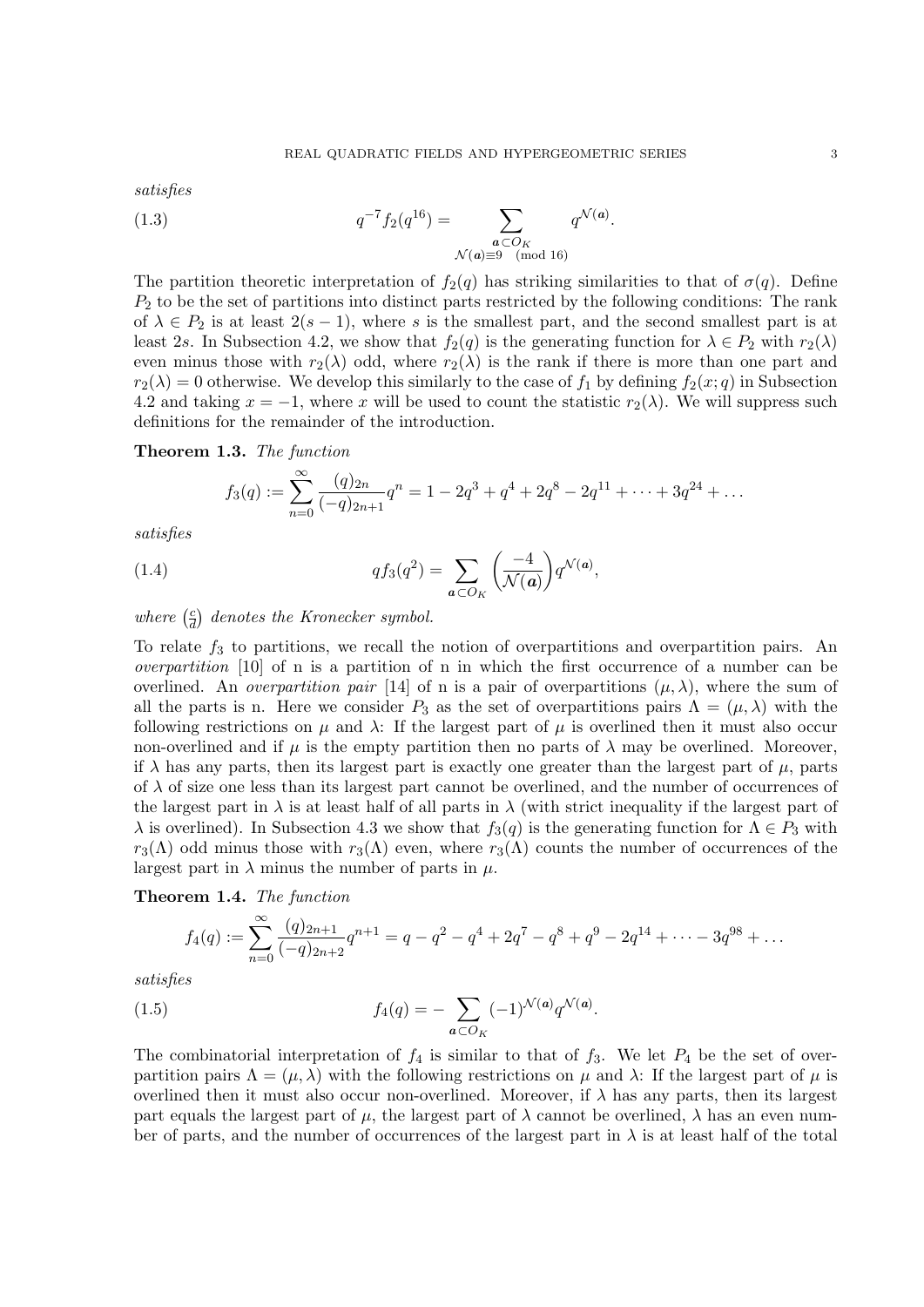number of its parts. In Subsection 4.4 we show that  $f_4(q)$  is the generating function for  $\Lambda \in P_4$ with  $r_4(\lambda)$  odd minus those with  $r_4(\lambda)$  even, where  $r_4(\lambda)$  is half the number of parts of  $\lambda$  minus the number of parts of  $\mu$ .

e number of parts of  $\mu$ .<br>We next turn to the real quadratic field  $L := \mathbb{Q}(\sqrt{\sqrt{2\pi}})$ 3).

Theorem 1.5. The function

$$
f_5(q) := \sum_{n=0}^{\infty} (-1)^n \frac{(q)_n}{(q;q^2)_{n+1}} q^{\frac{n^2+n}{2}} = 1 + q^2 + 2q^3 + q^6 + 2q^8 + \dots + 3q^{42} + \dots
$$

satisfies

(1.6) 
$$
q f_5(q^4) = \sum_{\substack{a \subset O_L \\ \mathcal{N}(a) \equiv 1 \pmod{4}}} q^{\mathcal{N}(a)}.
$$

To see how  $f_5$  can be viewed in the framework of partitions, we require some notation. For a partition  $\lambda = (\lambda_1, \ldots, \lambda_n)$  into *n* distinct parts (in decreasing order), define the sequence  $\ell_i := \lambda_i - \lambda_{i+1}$   $(1 \leq i \leq n-1)$  and  $\ell_n := \lambda_n$ . Also, define  $E := E_\lambda := \{2 \leq r \leq n : \ell_r$  is even} and  $e := \#E$ . Let  $P_5$  be the set of partitions  $\lambda$  into distinct parts with the following properties: If  $\lambda$  has only a single part, then this part is not congruent to 1 modulo 3, and otherwise  $\ell_1 \geq d_\lambda + 1$ and  $\ell_1 \equiv d_{\lambda} + 1 \pmod{3}$ , where  $d_{\lambda}$  is defined in Subsection 4.5. In Subsection 4.5, we show that  $f_5(q)$  is the generating function for partitions  $\lambda \in P_5$  with  $r_5(\lambda)$  odd minus those with  $r_5(\lambda)$ even, where  $r_5(\lambda) := \lambda_2$ , if the partitions contains at least two parts and  $r_5(\lambda) := 1$  otherwise.

Remark. We note that the q-hypergeometric series

$$
\sum_{n=0}^{\infty} \frac{(q)_n}{(q;q^2)_{n+1}} q^{\frac{n^2+n}{2}} = 1 + 2q + q^2 + 2q^3 + 2q^4 + 3q^6 + \dots + 6q^{81} + \dots,
$$

which is obtained from  $f_5(q)$  by deleting the  $(-1)^n$ , is the modular form  $\frac{\eta^4(2\tau)}{\eta^2(\tau)}$  $\frac{\eta^2(2\tau)}{\eta^2(\tau)}$  which is related to  $\mathbb{Q}(i)$ .

Theorem 1.6. The function

$$
f_6(q) := \sum_{n=1}^{\infty} (-1)^n \frac{(q^2; q^2)_{n-1}}{(q^n)_n} q^n = -q - 2q^3 - 2q^6 - q^7 - 2q^{10} - \dots - 4q^{36} - \dots
$$

.

satisfies

(1.7) 
$$
q^{-1} f_6(q^4) = - \sum_{\substack{a \subset O_L \\ \mathcal{N}(a) \equiv 3 \pmod{4}}} q^{\mathcal{N}(a)}
$$

Let  $P_6$  be the set of overpartitions  $\lambda$  with the following properties: the largest part cannot be overlined, every overlined part must also occur non-overlined, and the number of repetitions of the largest part plus the number of overlined parts is greater than half of all of the parts. In Subsection 4.6, we show that  $f_6(q)$  is the generating function for  $\lambda \in P_6$  with  $r_6(\lambda)$  even minus those with  $r_6(\lambda)$  odd, where  $r_6(\lambda)$  counts the largest part minus the number of overlined parts.

Theorem 1.7. The function

$$
f_7(q) := \sum_{n=0}^{\infty} (-1)^n \frac{q^{n^2+n} (q^2;q^2)_n}{(-q)_{2n+1}} = 1 - q + 2q^4 - q^5 - 2q^7 + q^8 + \dots + 3q^{40} + \dots
$$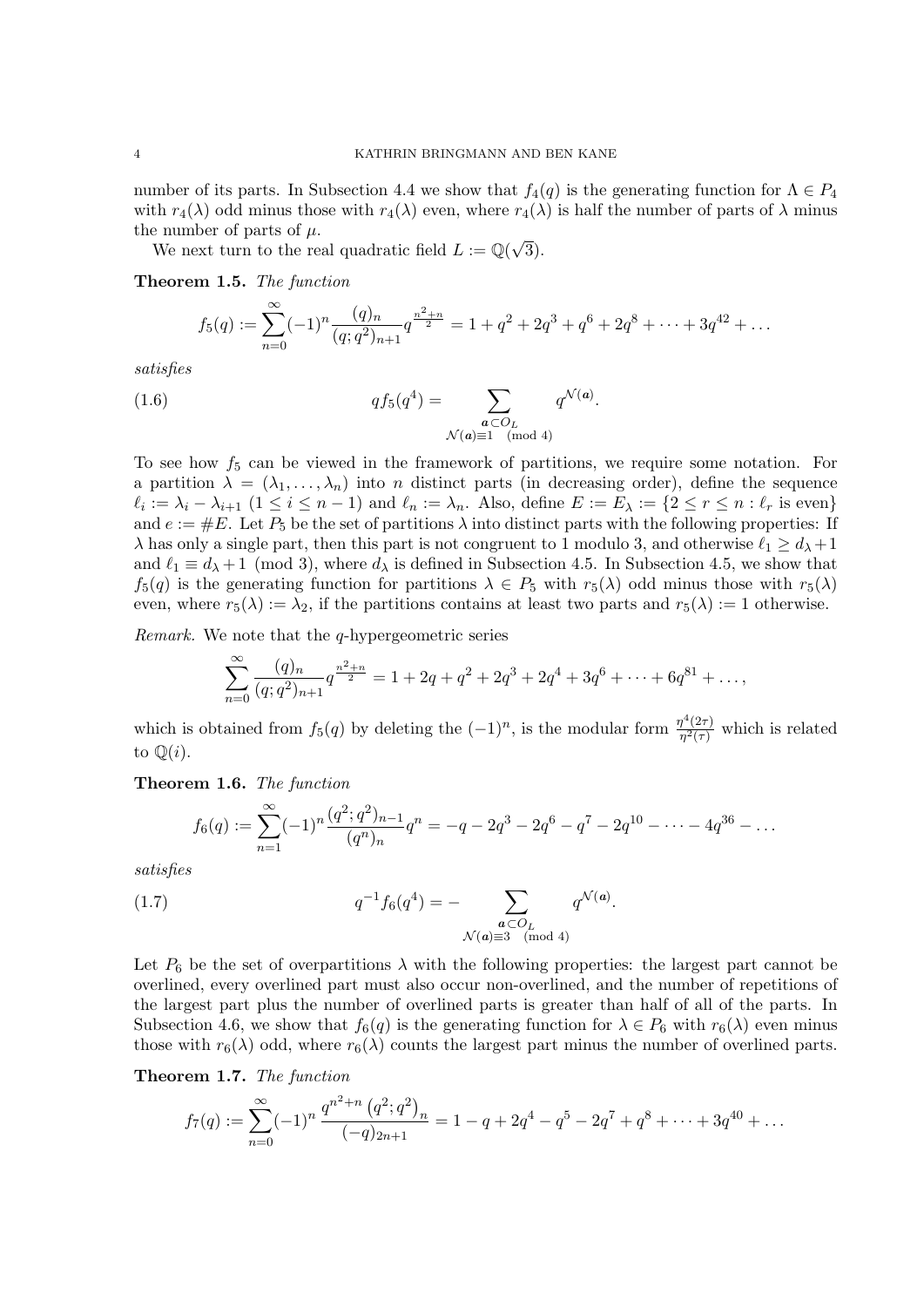satisfies

(1.8) 
$$
q f_7(q^3) = - \sum_{\substack{a \subset O_L \\ \mathcal{N}(a) \equiv 1 \pmod{3}}} (-1)^{\mathcal{N}(a)} q^{\mathcal{N}(a)}.
$$

To interpret  $f_7$ , we denote for an overpartition  $\lambda$  by  $M(\lambda)$  the number of times that the largest part occurs if the largest part is greater than one, and set  $M(\lambda) = 0$  otherwise. Let  $P_7$  be the set of overpartitions with the following properties: If the largest part is greater than one then the largest part equals the number of non-overlined parts plus one, the second largest part size is at most  $M(\lambda) + 1$ , and only parts of size less than or equal to  $M(\lambda)$  may be overlined. In Subsection 4.7 we show that  $f_7(q)$  is the generating function for  $\lambda \in P_7$  with an even number of parts minus those with an odd number of parts.

# Theorem 1.8. The function

$$
f_8(q) := \sum_{n=1}^{\infty} \frac{(q)_{n-1}}{(-q^n)_n} q^n = q + q^3 - 2q^4 - 2q^8 + 2q^9 + \dots - 4q^{48} + \dots + 3q^{81} + \dots
$$

satisfies

(1.9) 
$$
q^{-1} f_8(q^3) = \sum_{\substack{\mathbf{a} \subset O_L \\ \mathcal{N}(\mathbf{a}) \equiv 2 \pmod{3}}} (-1)^{\mathcal{N}(\mathbf{a})} q^{\mathcal{N}(\mathbf{a})}.
$$

Let  $P_8$  be the set of overpartitions with the following properties: The largest part cannot be overlined and the number of repetitions of the largest part size is greater than half of all nonoverlined parts. We set  $r_8(\lambda)$  to be the number of repetitions of the largest part minus the number of overlined parts. In Subsection 4.8, we show that  $f_8$  is the generating function for overpartitions  $\lambda \in P_8$  with an  $r_8(\lambda)$  minus those with  $r_8(\lambda)$  even.

We next use the arithmetic of K and L to determine properties for the functions  $f_i$  which resemble those of  $\sigma$ .

Corollary 1.9. The functions  $f_i$  are lacunary.

We let

 $S_i := \{m \in \mathbb{Z}, \text{ there are infinitely many } n \text{ such that } a_{f_i}(n) = m, \}$ where  $a_{f_i}(n)$  denotes the n th coefficient of  $f_i$ .}

Corollary 1.10. We have

$$
S_i = \begin{cases} \begin{array}{ll} \mathbb{N}_0 & \text{if } i \in \{1, 2, 5\}, \\ -\mathbb{N}_0 & \text{if } i = 6, \\ \mathbb{Z} & \text{if } i \in \{4, 7\}, \\ \mathbb{N}_0 \cup -2\mathbb{N} & \text{if } i \in \{3, 8\}. \end{array} \end{cases}
$$

It would be interesting to further investigate the functions  $f_i$  recovered here, for example relating them to harmonic Maass forms as described above for  $\sigma$ . In particular the combinatorics of  $f_2$  resemble those of  $\sigma$ . So the question arises, whether one can construct new mock theta functions by considering unrestricted partitions instead of partitions into distinct parts. Furthermore  $\sigma$  also occurred in interesting number theoretical identities involving sums of tails of  $\eta$ -quotients (see for example [5, 16]). It would be interesting to investigate whether our functions  $f_i$  play related roles. We plan to address these questions in future research.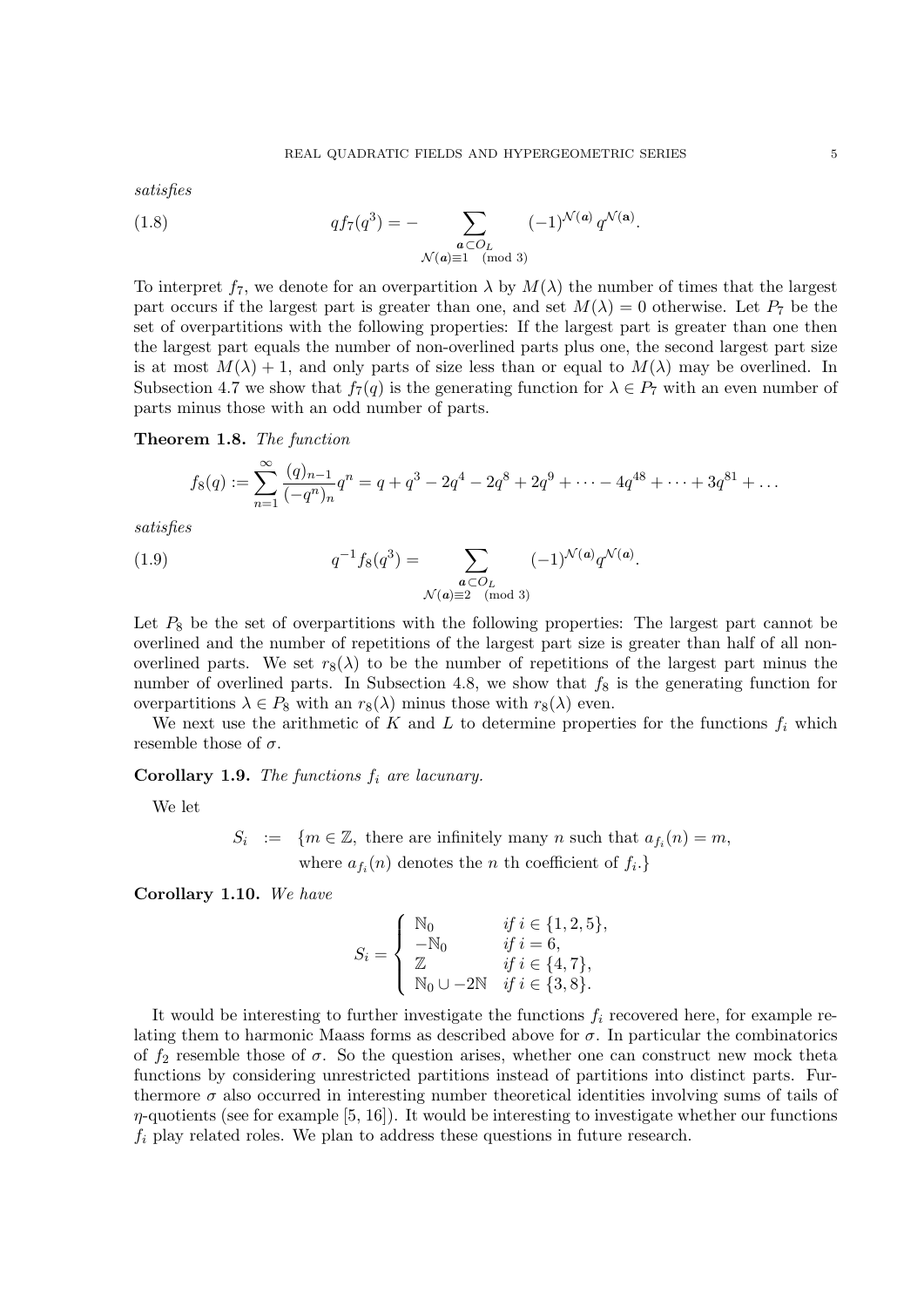# 6 KATHRIN BRINGMANN AND BEN KANE

The paper is organized as follows. Section 2 is devoted to establishing two new Bailey pairs required for the proofs of Theorems 1.1 and 1.2 which are of independent interest. In Section 3 we write the functions  $f_i$  as Hecke-type sums and establish our main theorems. In Section 4 we prove the natural connection of the functions  $f_i$  to the above described partition statistics.

#### **ACKNOWLEDGEMENTS**

The authors thank Jeremy Lovejoy for helpful comments on earlier versions of this paper.

# 2. Two new Bailey pairs

Here we establish two new Bailey pairs required for the proofs of Theorems 1.1 and 1.2. Let us first recall the definition of a Bailey pair and Bailey's Lemma. For details and background on Bailey pairs, we refer the reader to Chapter 3 of [2].

**Definition 2.1.** Two sequences  $\{\alpha_n\}$  and  $\{\beta_n\}$  form a **Bailey pair relative to a** if for all  $n \geq 0$ , we have

$$
\beta_n = \sum_{r=0}^n \frac{\alpha_r}{(q)_{n-r}(aq)_{n+r}}.
$$

Moreover if only the  $\beta_n$  are given, then  $\alpha_n$  can be determined using Bailey inversion:

(2.1) 
$$
\alpha_n = \left(1 - aq^{2n}\right) \sum_{j=0}^n \frac{(aq)_{n+j-1}(-1)^{n-j}q^{\binom{n-j}{2}}}{(q)_{n-j}} \beta_j.
$$

To establish our main theorems we will use a limiting case of Bailey's Lemma.

**Lemma 2.2.** If  $\alpha_n$  and  $\beta_n$  form a Bailey pair relative to a, then we have, providing both sides converge absolutely,

$$
\sum_{n=0}^{\infty} \frac{(\rho_1, \rho_2)_n}{\left(\frac{aq}{\rho_1}, \frac{aq}{\rho_2}\right)_n} \left(\frac{aq}{\rho_1 \rho_2}\right)^n \alpha_n = \frac{\left(aq, \frac{aq}{\rho_1 \rho_2}\right)_{\infty}}{\left(\frac{aq}{\rho_1}, \frac{aq}{\rho_2}\right)_{\infty}} \sum_{n=0}^{\infty} (\rho_1, \rho_2)_n \left(\frac{aq}{\rho_1 \rho_2}\right)^n \beta_n,
$$

where  $(a_1, ..., a_r; q)_n = (a_1, ..., a_r)_n := \prod_{j=1}^r (a_j)_n$ .

We show the following.

**Theorem 2.3.** (1) The sequences  $a_n, b_n$  form a Bailey pair relative to  $a = 1$ :

$$
b_0 = b_0(q) := 0,
$$
  
\n
$$
b_n = b_n(q) := \frac{(-1)^n (q;q^2)_{n-1}}{(q)_{2n-1}},
$$
  
\n
$$
a_{2n} = a_{2n}(q) := (1 - q^{4n})q^{2n^2 - 2n} \sum_{j=-n}^{n-1} q^{-2j^2 - 2j},
$$
  
\n
$$
a_{2n+1} = a_{2n+1}(q) := -(1 - q^{4n+2})q^{2n^2} \sum_{|j| \le n} q^{-2j^2}.
$$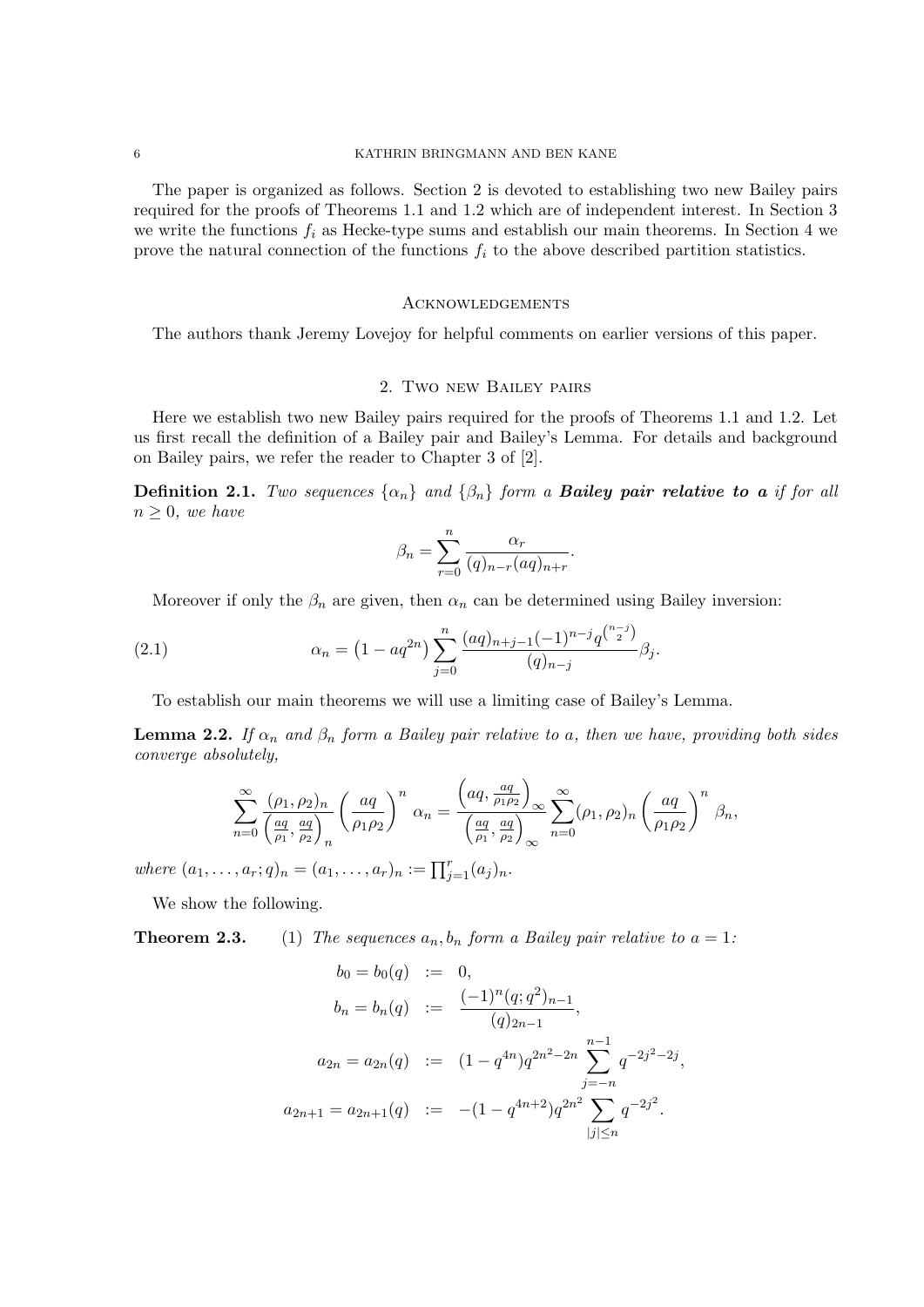(2) The sequences  $\alpha_n, \beta_n$  form a Bailey pair relative to  $a = q$ :

$$
\beta_n = \beta_n(q) := \frac{(-1)^n (q;q^2)_n}{(q)_{2n+1}},
$$
  
\n
$$
\alpha_{2n} = \alpha_{2n}(q) := \frac{1}{1-q} \left( q^{2n^2+2n} \sum_{-n \le j \le n-1} q^{-2j^2-2j} + q^{2n^2} \sum_{|j| \le n} q^{-2j^2} \right),
$$
  
\n
$$
\alpha_{2n+1} = \alpha_{2n+1}(q) := -\frac{1}{1-q} \left( q^{2n^2+4n+2} \sum_{|j| \le n} q^{-2j^2} + q^{2n^2+2n} \sum_{-n-1 \le j \le n} q^{-2j^2-2j} \right).
$$

To facilitate the proof of the theorem, we first define and then evaluate the sum

(2.2) 
$$
U_n := (-1)^n \sum_{j=1}^n \begin{bmatrix} n+j-1 \ 2j-1 \end{bmatrix} q^{\binom{n-j}{2}} (q;q^2)_{j-1},
$$

where  $\begin{bmatrix} n \\ i \end{bmatrix}$ j  $\Big] := \frac{(q)_n}{(q)_n (q)}$  $\frac{(q)_n}{(q)_j (q)_{n-j}}.$ 

**Proposition 2.4.** We have for  $n \geq 0$ :

$$
U_{2n} = q^{2n^2 - 2n} \sum_{j=-n}^{n-1} q^{-2j^2 - 2j},
$$
  

$$
U_{2n+1} = -q^{2n^2} \sum_{|j| \le n} q^{-2j^2}.
$$

*Proof.* It is easy to see that both sides of Proposition 2.4 satisfy  $U_0 = 0$  and  $U_1 = -1$ . To finish the proof it is enough to show that (2.2) satisfies the recurrence

(2.3) 
$$
U_{n+2} = q^{2n} U_n + 2(-1)^n.
$$

To prove (2.3), we let

$$
V_n := (-1)^n \left( U_{n+2} - q^{2n} U_n \right).
$$

Inserting (2.2) yields

$$
V_n = \sum_{j=1}^{n+2} \frac{(q)_{n+1+j} q^{\frac{1}{2}(n+2-j)(n+1-j)}}{(q)_{2j-1}(q)_{n-j+2}} (q;q^2)_{j-1} - \sum_{j=1}^n \frac{(q)_{n-1+j} q^{\frac{1}{2}(n-j)(n-1-j)+2n}}{(q)_{2j-1}(q)_{n-j}} (q;q^2)_{j-1}
$$
  
= 
$$
q \sum_{j=1}^{n+2} \frac{(q)_{n+j-1}(q;q^2)_j}{(q)_{2j-1}(q)_{n-j+2}} (1-q^{2n+2}) q^{\frac{1}{2}(n-j)^2 + \frac{3n}{2} - \frac{3j}{2}}.
$$

Using

$$
(q)_{n+j-1} = (q)_{n-1} (q^n)_j,
$$
  
\n
$$
(q)_{n+2-j} = \frac{(q)_{n+2}}{q^{(n+2)j}q^{-\frac{j(j-1)}{2}}(-1)^j (q^{-n-2})_j},
$$

we obtain

$$
V_n = \frac{q^{1+\frac{n^2}{2}+\frac{3n}{2}}(1+q^{n+1})}{(1-q^n)(1-q^{n+2})} \sum_{j=1}^{\infty} \frac{(-1)^j (q^n, q^{-n-2})_j q^j}{(-q, q)_{j-1}}.
$$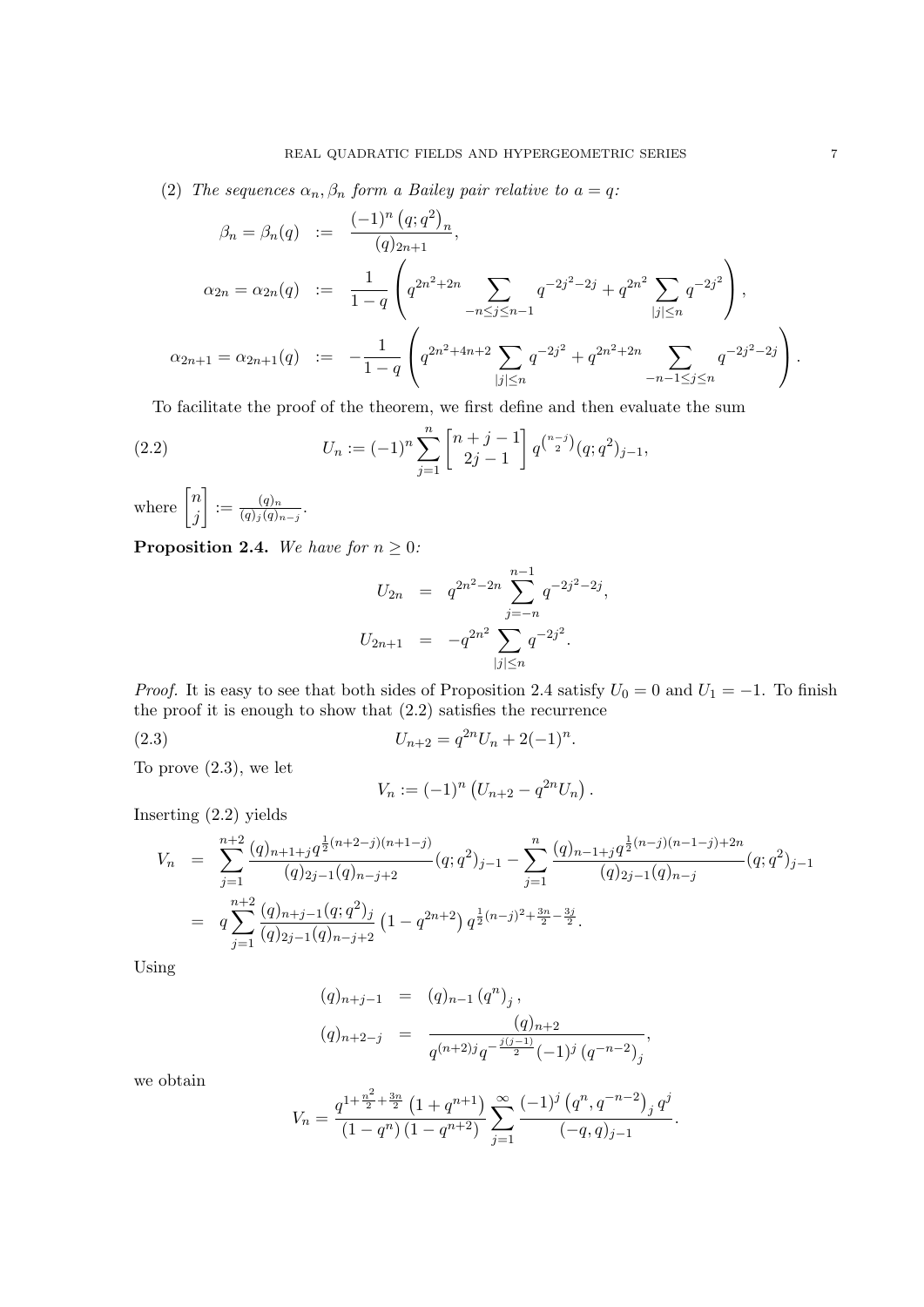We next recall the following transformation which is due to Heine (see (2.6) of [2])

(2.4) 
$$
\sum_{n=0}^{\infty} \frac{(a,b)_n}{(q,c)_n} \left(\frac{c}{ab}\right)^n = \frac{\left(\frac{c}{a},\frac{c}{b}\right)_{\infty}}{\left(c,\frac{c}{ab}\right)_{\infty}}.
$$

We use (2.4) with  $a = q^{n+1}$ ,  $b = q^{-n-1}$ , and  $c = -q$ , yielding

$$
V_n = \frac{q^{\frac{n^2}{2} + \frac{n}{2}} \left(-q^{-n}, -q^{n+2}\right)_{\infty} \left(1 + q^{n+1}\right)}{(-q, -q)_{\infty}}.
$$

Then  $V_n = 2$  follows from the identities

$$
(-q^{-n})_{\infty} = 2q^{-\frac{n(n+1)}{2}}(-q)_n(-q)_{\infty},
$$
  

$$
(-q^{n+2})_{\infty} = \frac{(-q)_{\infty}}{(-q)_{n+1}}.
$$

This proves  $(2.3)$  and thus Proposition 2.4.

Proof of Theorem 2.3. We now show Theorem 2.3 (1). Using the Bailey inversion (2.1) with  $a = 1$ , we have

(2.5)  
\n
$$
a_n = (1 - q^{2n}) \sum_{j=0}^n \frac{(q)_{n+j-1}}{(q)_{n-j}} (-1)^{n-j} q^{\binom{n-j}{2}} b_j
$$
\n
$$
= (1 - q^{2n}) \sum_{j=1}^n \frac{(q)_{n+j-1}}{(q)_{n-j}(q)_{2j-1}} (q; q^2)_{j-1} (-1)^n q^{\binom{n-j}{2}}
$$
\n
$$
= (1 - q^{2n}) (-1)^n \sum_{j=1}^n \begin{bmatrix} n+j-1\\2j-1 \end{bmatrix} (q; q^2)_{j-1} q^{\binom{n-j}{2}}
$$
\n
$$
= (1 - q^{2n}) U_n.
$$

This directly gives (1) using Proposition 2.4.

We next turn to the proof of Theorem 2.3 (2) and use (2.1) with  $a = q$  to obtain

$$
\alpha_n = \frac{1 - q^{2n+1}}{1 - q} \sum_{j=0}^n \frac{(q)_{n+j}}{(q)_{n-j}} (-1)^{n+j} q^{\binom{n-j}{2}} \beta_j
$$
  
\n
$$
= \frac{1 - q^{2n+1}}{1 - q} (-1)^n \sum_{j=0}^n \frac{(q)_{n+j} (q; q^2)_j}{(q)_{n-j} (q)_{2j+1}} q^{\binom{n-j}{2}}
$$
  
\n
$$
= \frac{1}{1 - q} (-1)^n \sum_{j=0}^n \begin{bmatrix} n+j+1\\ n-j \end{bmatrix} \frac{1 - q^{2n+1}}{1 - q^{n+j+1}} q^{\binom{n-j}{2}} (q; q^2)_j.
$$

Writing

$$
1 - q^{2n+1} = 1 - q^{n+j+1} + q^{n+j+1} (1 - q^{n-j})
$$

yields

$$
\alpha_n = \frac{1}{1-q} (-1)^n \left( \sum_{j=0}^n \begin{bmatrix} n+j+1 \ n-j \end{bmatrix} q^{n-j} (q;q^2)_j + \sum_{j=0}^{n-1} \begin{bmatrix} n+j \ n-j-1 \end{bmatrix} q^{n-j} q^{n+j+1} (q;q^2)_j \right)
$$
  
= 
$$
\frac{1}{1-q} (-U_{n+1} + q^{2n} U_n).
$$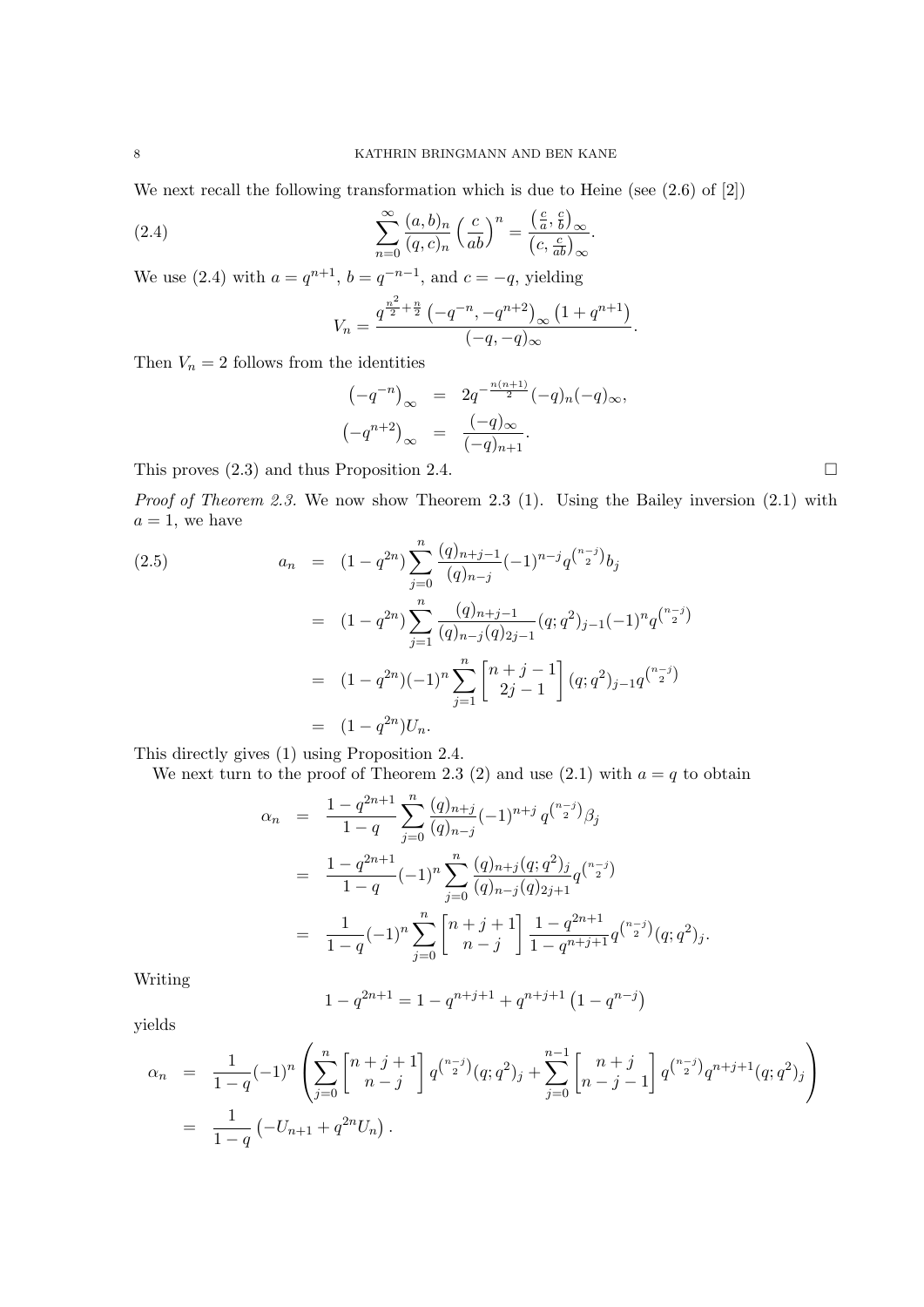Substituting  $U_n$  from Proposition 2.4 gives the desired equality for  $\alpha_n$ .

# 3. Proofs of the Main Theorems

The main step in the proof of Theorem 1.1 is to rewrite  $f_1$  as a Hecke-type sum, which relies on the Bailey pair obtained in Theorem 2.3 (2).

# Proposition 3.1. We have

$$
f_1(q) = \sum_{\substack{n \geq 0 \\ -n-1 \leq j \leq n}} q^{4n^2 + 5n + 1 - 2j^2 - 2j} \left(1 + q^{6n + 6}\right) + \sum_{\substack{n \geq 0 \\ -n \leq j \leq n}} q^{4n^2 + n - 2j^2} \left(1 + q^{6n + 3}\right).
$$

*Proof.* We use the Bailey pair from Theorem 2.3 (2) in Bailey's Lemma with with  $\rho_1 \to \infty$  and  $\rho_2 = q$ . Using the fact that

$$
\lim_{\rho \to \infty} \frac{(\rho)_n}{\rho^n} = (-1)^n q^{\frac{n(n-1)}{2}},
$$

the "β-side" of Bailey's Lemma equals

$$
\frac{1}{1-q} \sum_{n=0}^{\infty} \frac{(q;q^2)_n (q)_n q^{\frac{n(n+1)}{2}}}{(q)_{2n+1}} = \frac{1}{1-q} \sum_{n=0}^{\infty} \frac{q^{\frac{n(n+1)}{2}}}{(-q)_n (1-q^{2n+1})} = \frac{1}{1-q} f_1(q).
$$

The " $\alpha$ -side" equals

$$
\sum_{n=0}^{\infty} q^{n(2n+1)} \alpha_{2n} - \sum_{n=0}^{\infty} q^{(2n+1)(n+1)} \alpha_{2n+1}.
$$

Plugging in  $\alpha_n$  from Theorem 2.3 (2) and multiplying by 1 – q yields Proposition 3.1.  $\Box$ 

We have now developed the necessary pieces to show Theorem 1.1.

*Proof of Theorem 1.1.* To finish the proof of Theorem 1.1, we first observe that Propositon 3.1 yields

$$
(3.1) \quad qf_1(q^{16}) = \sum_{\substack{n \geq 0 \\ -n-1 \leq j \leq n}} \left( q^{(8n+5)^2 - 2(4j+2)^2} + q^{(8n+11)^2 - 2(4j+2)^2} \right) + \sum_{\substack{n \geq 0 \\ |j| \leq n}} \left( q^{(8n+1)^2 - 2(4j)^2} + q^{(8n+7)^2 - 2(4j)^2} \right).
$$

We next use Lemma 3 of [3] and unique factorization in  $O_K$  to rewrite each ideal **a** occurring in equation (1.2) uniquely as  $\mathbf{a} = (u + v\sqrt{2})$  with  $u > 0$  and  $-\frac{1}{2}$  $\frac{1}{2}u < v \leq \frac{1}{2}$  $\frac{1}{2}u$ . The congruence condition  $\mathcal{N}(\mathbf{a}) = u^2 - 2v^2 \equiv 1 \pmod{16}$  corresponds to the four summands occurring in equation (3.1). This completes the proof of Theorem 1.1.

As in the case of  $f_1$ , the main step in the proof of each of our main theorems will be to use Bailey's Lemma to first rewrite the function as a Hecke-type sum. The proposition below gives the desired Hecke-type sum for  $f_2$ .

Proposition 3.2. We have

$$
f_2(q) = \sum_{\substack{n \geq 1 \\ -n \leq j \leq n-1}} \left(1 + q^{2n}\right) q^{4n^2 - n - 2j^2 - 2j} + \sum_{\substack{n \geq 0 \\ |j| \leq n}} q^{4n^2 + 3n + 1 - 2j^2} \left(1 + q^{2n + 1}\right).
$$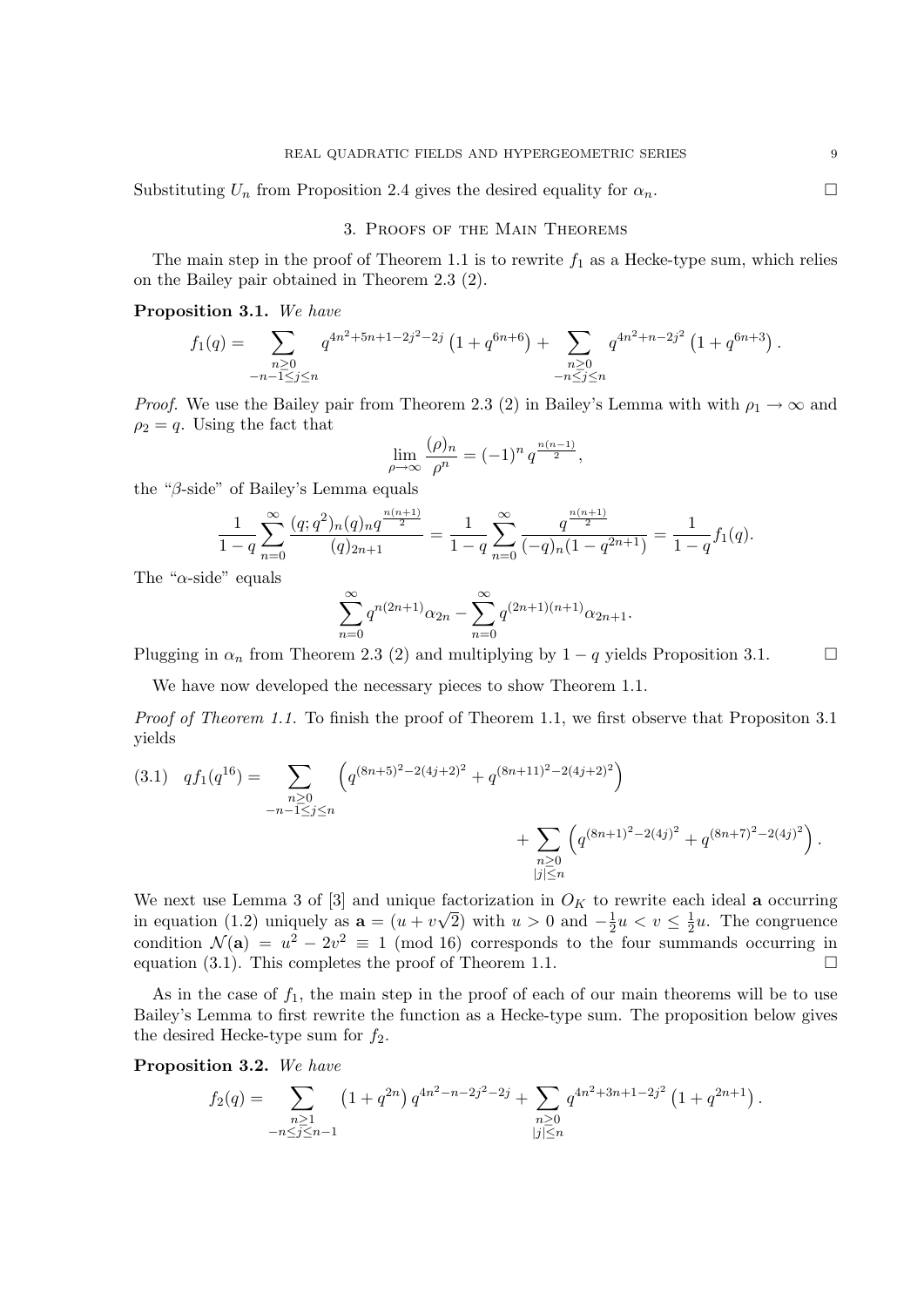*Proof.* We use the Bailey pair from Theorem 2.3 (1) in Bailey's Lemma with  $\rho_1 \to \infty$ . We divide both sides by  $1 - \rho_2$ , and then let  $\rho_2 \rightarrow 1$ . After this the " $\beta$ -side" equals

$$
\sum_{n\geq 1} \frac{(q)_{n-1}(q;q^2)_{n-1}}{(q)_{2n-1}} q^{\frac{n^2+n}{2}} = \sum_{n\geq 1} \frac{(q)_{2n-2}}{(-q)_{n-1}(q)_{2n-1}} q^{\frac{n^2+n}{2}} = f_2(q).
$$

On the " $\alpha$ -side", we use equation (2.5) to obtain

$$
\sum_{n=1}^{\infty} \frac{(-1)^n q^{\frac{n^2+n}{2}}}{1-q^n} a_n = \sum_{n=1}^{\infty} q^{2n^2+n} (1+q^{2n}) U_{2n} - \sum_{n=0}^{\infty} q^{2n^2+3n+1} (1+q^{2n+1}) U_{2n+1}.
$$

Inserting Proposition 2.4 proves Proposition 3.2.

Proof of Theorem 1.2. Proposition 3.2 gives

$$
(3.2) \quad q^{-7} f_2 \left( q^{16} \right) = \sum_{\substack{n \geq 1 \\ -n \leq j \leq n-1}} \left( q^{(8n-1)^2 - 2(4j+2)^2} + q^{(8n+1)^2 - 2(4j+2)^2} \right) \\ + \sum_{\substack{n \geq 0 \\ |j| \leq n}} \left( q^{(8n+3)^2 - 2(4j)^2} + q^{(8n+5)^2 - 2(4j)^2} \right).
$$

We write **a** in (1.3) as in the proof of Theorem 1.1. The condition  $\mathcal{N}(\mathbf{a}) \equiv 9 \pmod{16}$  translates into the four summands of (3.2), proving Theorem 1.2.

We recall the following Bailey pair from Theorem 2.3 of [4] which will play a pivotal role in the proof of Theorem 1.3.

**Theorem 3.3.** The following  $A'_n$  and  $B'_n$  form a Bailey pair relative to a:

$$
A'_n = A'_n(q) := \frac{q^{n^2}(bc)^n (1 - aq^{2n}) (a/b, a/c)_n}{(1 - a)(bq, cq)_n} \sum_{j=0}^n \frac{(-1)^j (1 - aq^{2j-1}) (a)_{j-1}(b, c)_j}{q^{j(j-1)/2}(bc)^j (q, a/b, a/c)_j}
$$

and

$$
B'_n = B'_n(q) := \frac{1}{(bq, cq)_n}
$$

.

The main step of the proof of Theorem 1.3 is given in the following proposition.

# Proposition 3.4. We have

(3.3) 
$$
f_3(q) = \sum_{\substack{n \geq 0 \\ |j| \leq n}} (-1)^j q^{2n^2 + 2n - j^2}.
$$

*Proof.* We use the Bailey pair from Theorem 3.3 with  $q \to q^2$ ,  $b = -q$ ,  $c = -1$ , and  $a = q^2$  in Bailey's Lemma with  $\rho_1 = q$  and  $\rho_2 = q^2$ . The "β-side" equals

$$
\frac{1}{1+q}\sum_{n=0}^{\infty}\frac{(q,q^2;q^2)_nq^n}{(-q^3,-q^2;q^2)_n}=\sum_{n=0}^{\infty}\frac{(q)_{2n}}{(-q)_{2n+1}}q^n=f_3(q).
$$

The " $\alpha$ -side" is

$$
\sum_{n=0}^{\infty} q^{2n^2+2n} \left( 1 + 2 \sum_{j=1}^n (-1)^j q^{-j^2} \right),
$$

which is the right-hand side of (3.3).

 $\Box$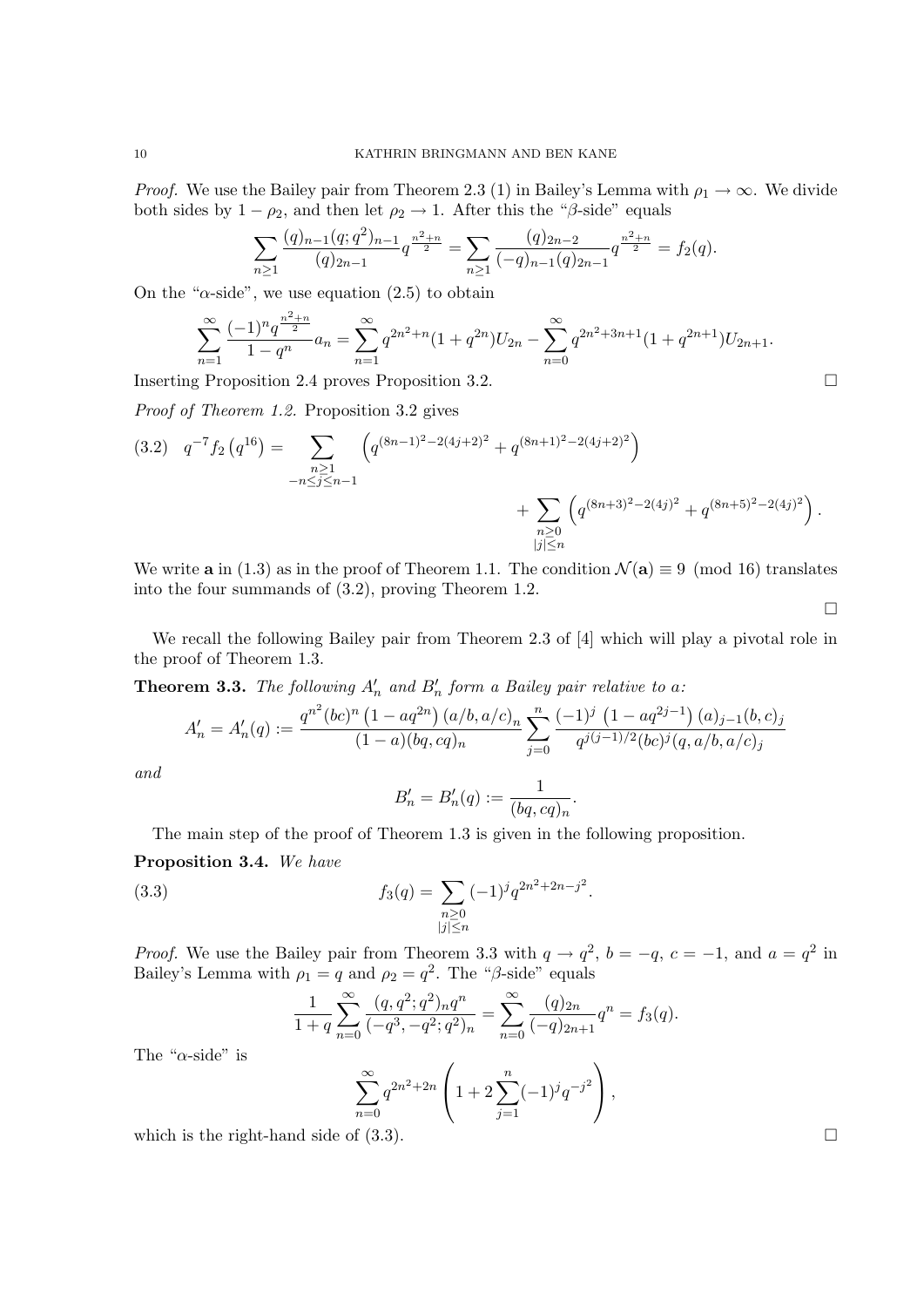Proof of Theorem 1.3. Using Proposition 3.3, we get

$$
q f_3(q^2) = \sum_{\substack{n \geq 0 \\ |j| \leq n}} (-1)^j q^{(2n+1)^2 - 2j^2}.
$$

We write each ideal **a** as  $\mathbf{a} = (u+v)$ √ 2) as in the proof of Theorem 1.1. Note that the Kronecker symbol implies that only elements with u odd survive and that  $(-1)^v = \left(\frac{-4}{\mathcal{N}(\mathbf{a})}\right)$ . This finishes the proof of Theorem 1.3.

We now write  $f_4(q)$  as a Hecke-type sum.

Proposition 3.5. We have

$$
f_4(q) = - \sum_{\substack{n \geq 0 \\ -n-1 \leq j \leq n}} (-1)^j q^{2n^2 + 4n + 2 - j^2}.
$$

*Proof.* We use the Bailey pair from Theorem 3.3 with  $q \rightarrow q^2$ ,  $b = -q$ ,  $c = -q^2$ , and  $a = q^4$  in Bailey's Lemma with  $\rho_1 = q^2$  and  $\rho_2 = q^3$ . The " $\beta$ -side" then equals

$$
\frac{1-q}{1-q^4} \sum_{n=0}^{\infty} \frac{(q^2, q^3; q^2)_n}{(-q^3, -q^4; q^2)_n} q^n = \frac{1}{1-q} \sum_{n=0}^{\infty} \frac{(q)_{2n+1}}{(-q)_{2n+2}} q^n = \frac{q^{-1}}{1-q} f_4(q).
$$

The " $\alpha$ -side" equals

$$
\sum_{n=0}^{\infty} q^{2n^2+4n} \left( 1 + \frac{q}{1-q} \sum_{j=1}^n (-1)^j (q^{-j^2-2j-1} - q^{-j^2}) \right) = -\frac{q}{1-q} \sum_{n=0}^{\infty} q^{2n^2+4n} \sum_{j=-n-1}^n (-1)^j q^{-j^2}.
$$

Multiplying with  $q(1 - q)$  gives Proposition 3.5.

Proof of Theorem 1.4. By Proposition 3.5, we have

$$
-f_4(q^2) = \sum_{\substack{n \ge 0 \\ -n-1 \le j \le n}} (-1)^j q^{(2n+2)^2 - 2j^2}.
$$

Using Lemma 3 of [3], we write each ideal as  $\mathbf{a} = (u +$  $\overline{2}v$ ) with  $\mathcal{N}(\mathbf{a}) = 2v^2 - u^2$  with  $v > 0$ and  $-v < u \leq v$ . As before this yields

$$
f_4(q^2) = -\sum_{\substack{\mathbf{a} \subset O_K\\2|\mathcal{N}(\mathbf{a})}} (-1)^{\frac{\mathcal{N}(\mathbf{a})}{2}} q^{\mathcal{N}(\mathbf{a})}.
$$

To finish the proof, we note that there is a unique ideal of norm 2, namely  $(\sqrt{2})$  of  $O_K$  which gives Theorem 1.4.

As before, the main step will be to rewrite  $f_5$  using Bailey's Lemma.

Proposition 3.6. We have

$$
f_5(q) = \sum_{\substack{n \geq 0 \\ |j| \leq n}} q^{\frac{3(n^2+n)}{2} - \frac{j^2+j}{2}}.
$$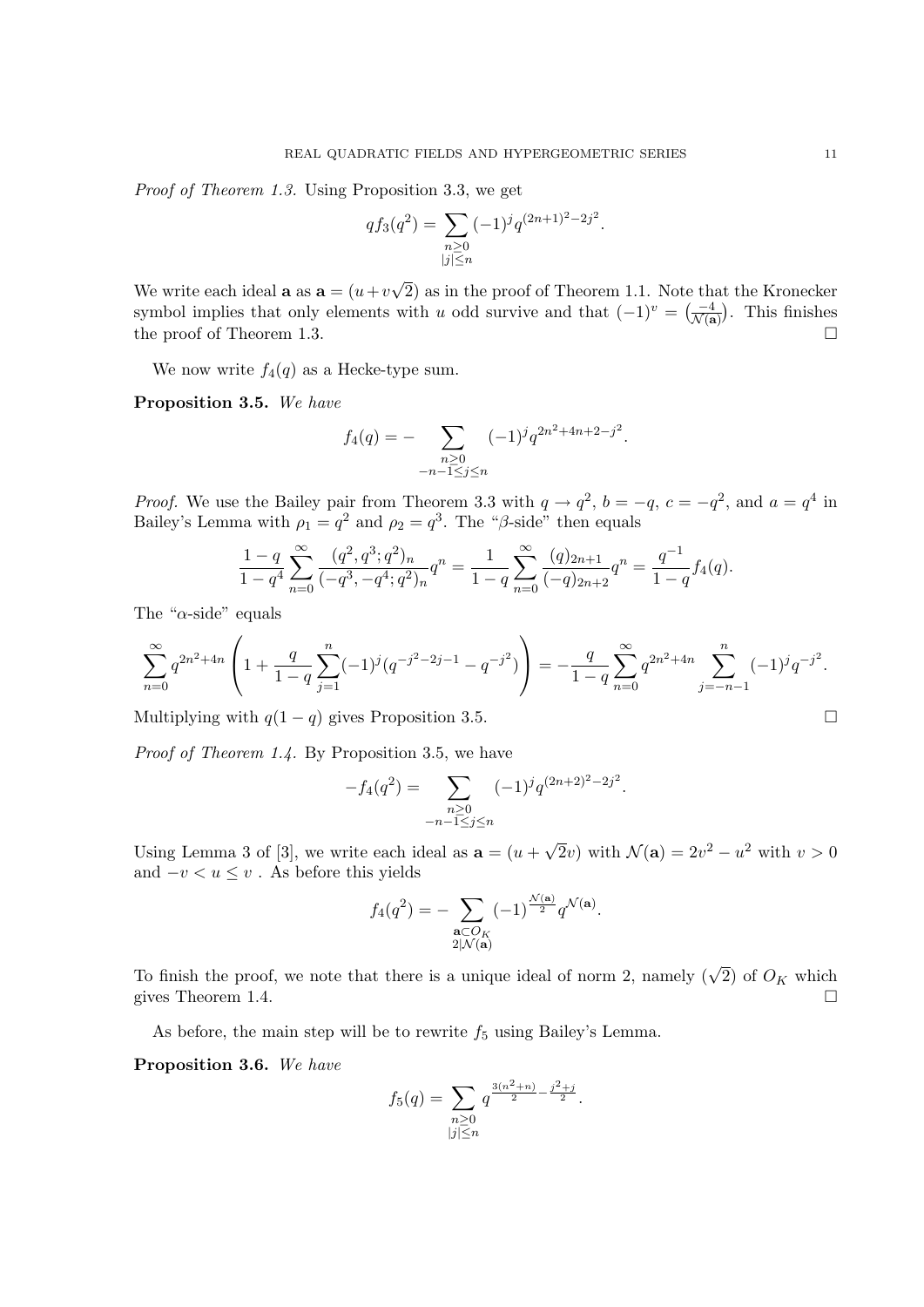*Proof.* We use Theorem 3.3 with  $b = q^{1/2}$ ,  $c = -q^{1/2}$ , and  $a = q$  in Bailey's Lemma with  $\rho_1 = q$ and  $\rho_2 \rightarrow \infty$ . The "β-side" becomes

$$
\frac{1}{1-q} \sum_{n=0}^{\infty} (-1)^n \frac{(q)_n}{(q^3;q^2)_n} q^{\frac{n^2+n}{2}} = f_5(q).
$$

The " $\alpha$ -side" equals

$$
\sum_{n=0}^{\infty} q^{\frac{3(n^2+n)}{2}} \left( 1 + \sum_{j=1}^{n} q^{-\frac{j^2+j}{2}} (1+q^j) \right),
$$

which is the right-hand side of Proposition 3.6.

Proof of Theorem 1.5. It follows easily by Proposition 3.6 that

$$
q^{2} f_{5}(q^{8}) = \sum_{\substack{n \geq 0 \\ |j| \leq n}} q^{3(2n+1)^{2} - (2j+1)^{2}}
$$

.

,

Using Lemma 3 of [3], we write  $\mathbf{a} = (u +$  $\overline{3}v$ ) with  $\mathcal{N}(\mathbf{a}) = 3v^2 - u^2$ ,  $v > 0$ , and  $-v < u \leq v$ . This yields as before

$$
q^2 f_5(q^8) = \sum_{\substack{\mathbf{a} \subset O_L \\ \mathcal{N}(\mathbf{a}) \equiv 2 \pmod{8}}} q^{\mathcal{N}(\mathbf{a})}.
$$

The theorem then follows after dividing by the unique ideal  $(1 + \sqrt{3})$  of  $O_L$  of norm 2.

Proposition 3.7. We have

$$
f_6(q) = -\sum_{\substack{n \geq 0 \\ |j| \leq n}} q^{3n^2 + 3n + 1 - j^2} - \sum_{\substack{n \geq 0 \\ -n \leq j \leq n - 1}} q^{3n^2 - j^2 - j}.
$$

*Proof.* We take the Bailey pair from Lemma 12 of [1] with respect to  $a = 1$  with

$$
\mathcal{B}_0 = \mathcal{B}_0(q) := 0,
$$
  

$$
\mathcal{B}_n = \mathcal{B}_n(q) := \frac{1}{(q^n)_n} = \frac{(q)_{n-1}}{(q)_{2n-1}}
$$

and

(3.4) 
$$
\mathcal{A}_{2n} = \mathcal{A}_{2n}(q) := -q^{3n^2 - 2n} (1 - q^{4n}) \sum_{j=-n}^{n-1} q^{-j^2 - j},
$$

(3.5) 
$$
\mathcal{A}_{2n+1} = \mathcal{A}_{2n+1}(q) := q^{3n^2+n} (1 - q^{4n+2}) \sum_{|j| \le n} q^{-j^2}.
$$

We take in Bailey's Lemma  $\rho_1 = -1$ , divide on both sides by  $2(1 - \rho_2)$ , and then let  $\rho_2 \to 1$ . On the " $\beta$ -side" we then have

$$
\sum_{n=1}^{\infty} (-1)^n \frac{(-q)_{n-1} (q)_{n-1}^2}{(q)_{2n-1}} = f_6(q).
$$

The " $\alpha$ -side" equals

$$
\sum_{n=1}^{\infty} \frac{q^{2n}}{1-q^{4n}} \mathcal{A}_{2n} - \sum_{n\geq 0} \frac{q^{2n+1}}{1-q^{4n+2}} \mathcal{A}_{2n+1}.
$$

Inserting  $(3.4)$  and  $(3.5)$  gives Proposition 3.7.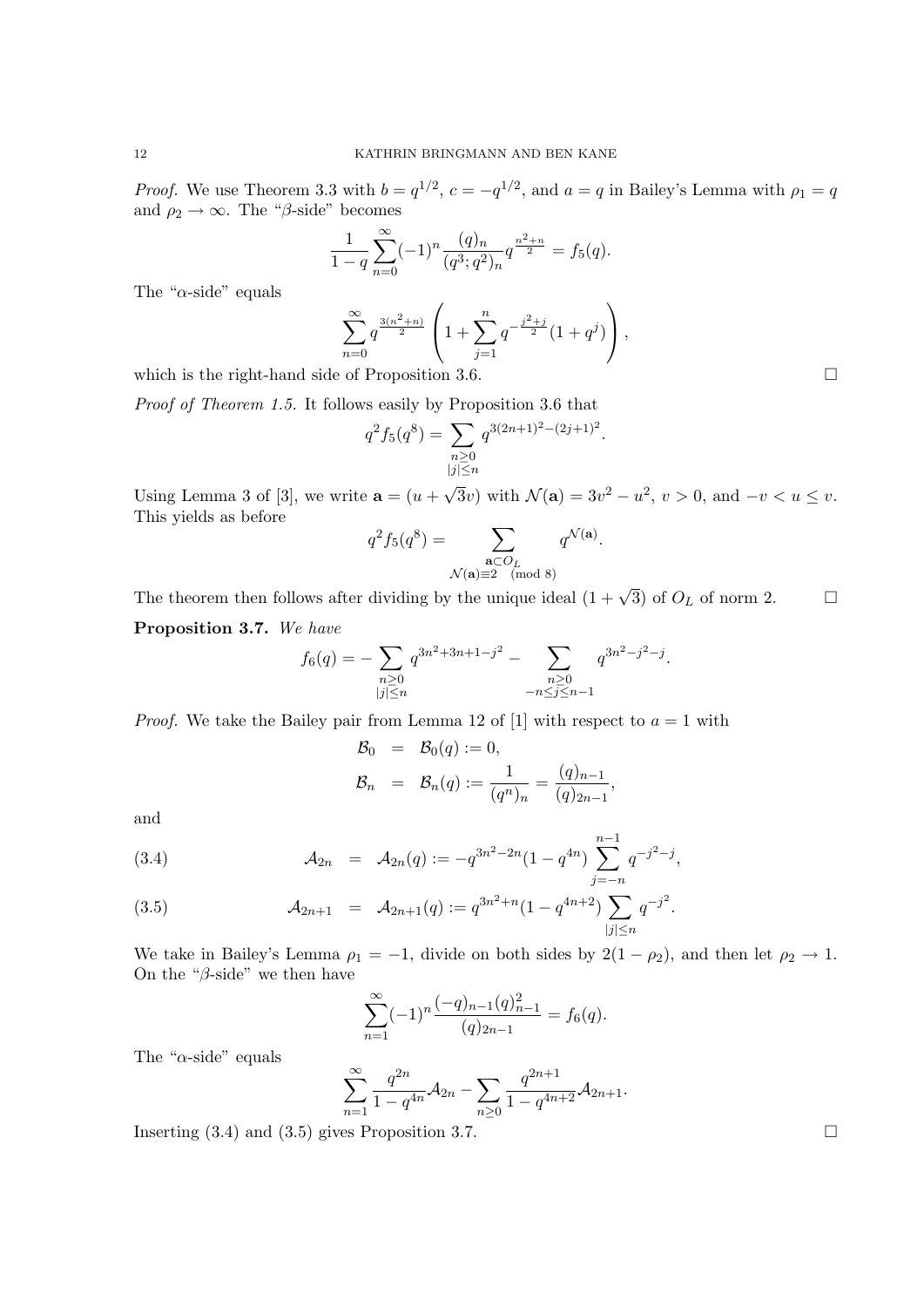Proof of Theorem 1.6. From Proposition 3.7 we have

$$
q^{-1} f_6(q^4) = - \sum_{\substack{n \geq 0 \\ |j| \leq n}} q^{3(2n+1)^2 - (2j)^2} - \sum_{\substack{n \geq 0 \\ -n \leq j \leq n-1}} q^{3(2n)^2 - (2j+1)^2}.
$$

From this we immediately conclude the theorem as before.

We move on to the corresponding proposition for  $f_7$ .

# Proposition 3.8. We have

$$
f_7(q) = \sum_{\substack{n \geq 0 \\ |j| \leq n}} (-1)^{n+j} q^{3n^2 + 2n - j^2} \left(1 - q^{2n+1}\right).
$$

*Proof.* We use Theorem 3.3 with  $q \mapsto q^2$ ,  $b = -1$ ,  $c = -q$ , and  $a = q^2$  in Bailey's Lemma with  $\rho_1 = q^2$  and  $\rho_2 \to \infty$ . The " $\beta$ -side" is

$$
\frac{1}{1-q^2} \sum_{n=0}^{\infty} \frac{\left(q^2;q^2\right)_n (-1)^n q^{n(n+1)}}{\left(-q^2,-q^3;q^2\right)_n} = \frac{1}{1-q} \sum_{n=0}^{\infty} \frac{\left(q^2;q^2\right)_n (-1)^n q^{n(n+1)}}{(-q)_{2n+1}} = \frac{f_7(q)}{1-q}.
$$

The " $\alpha$ -side" equals the right hand side of Proposition 3.8 divided by  $1 - q$ , giving Proposition  $3.8.$ 

Proof of Theorem 1.7. From Proposition 3.8 we immediately obtain

(3.6) 
$$
q f_7(q^3) = \sum_{\substack{n \geq 0 \\ |j| \leq n}} (-1)^{n+j} \left( q^{(3n+1)^2 - 3j^2} - q^{(3n+2)^2 - 3j^2} \right).
$$

We use Lemma 3 of [3] to write  $\mathbf{a} = (u +$ √  $\overline{3}v$ ) with  $\mathcal{N}(\mathbf{a}) = u^2 - 3v^2$ ,  $u > 0$ ,  $-\frac{u}{3} < v \le \frac{u}{3}$  $\frac{u}{3}$ . The condition  $\mathcal{N}(\mathbf{a}) \equiv 1 \pmod{3}$  translates into the two summands of (3.6), noting that

$$
(-1)^{n+j} = -(-1)^{(3n+1)^2 - 3j^2} = (-1)^{(3n+2)^2 - 3j^2}.
$$

Finally, we show that  $f_8$  may be written as a Hecke-type sum.

# Proposition 3.9. We have

$$
f_8(q) = - \sum_{\substack{n \ge 1 \\ -n \le j \le n-1}} q^{6n^2 - 2n - 2j^2 - 2j} (1 + q^{4n}) + \sum_{\substack{n \ge 0 \\ |j| \le n}} q^{6n^2 + 4n + 1 - 2j^2} (1 + q^{4n + 2}).
$$

*Proof.* We use the Bailey pair  $\mathcal{B}_n(q^2)$  and  $\mathcal{A}_n(q^2)$  from the proof of Theorem 1.6. We then let in Bailey's Lemma  $\rho_1 = q$ , divide both sides by  $1 - \rho_2$  and take  $\rho_2 \to 1$ . The " $\beta$ -side" gives

$$
\sum_{n=1}^{\infty} \frac{(q^2;q^2)_{n-1}(q;q^2)_n}{(q^{2n};q^2)_n} q^n = \sum_{n=1}^{\infty} \frac{(q)_{2n-1}}{(q^{2n};q^2)_n} q^n = \sum_{n=1}^{\infty} \frac{(q)_{n-1}(q^n)_n}{(-q^n)_n (q^n)_n} q^n = f_8(q).
$$

On the " $\alpha$ -side" we have

$$
\sum_{n\geq 1} \frac{q^n}{1-q^{2n}} \mathcal{A}_n(q^2).
$$

Proposition 3.9 then follows after using (3.4) and (3.5) to evaluate  $A_n(q^2)$ .

 $\Box$ 

 $\Box$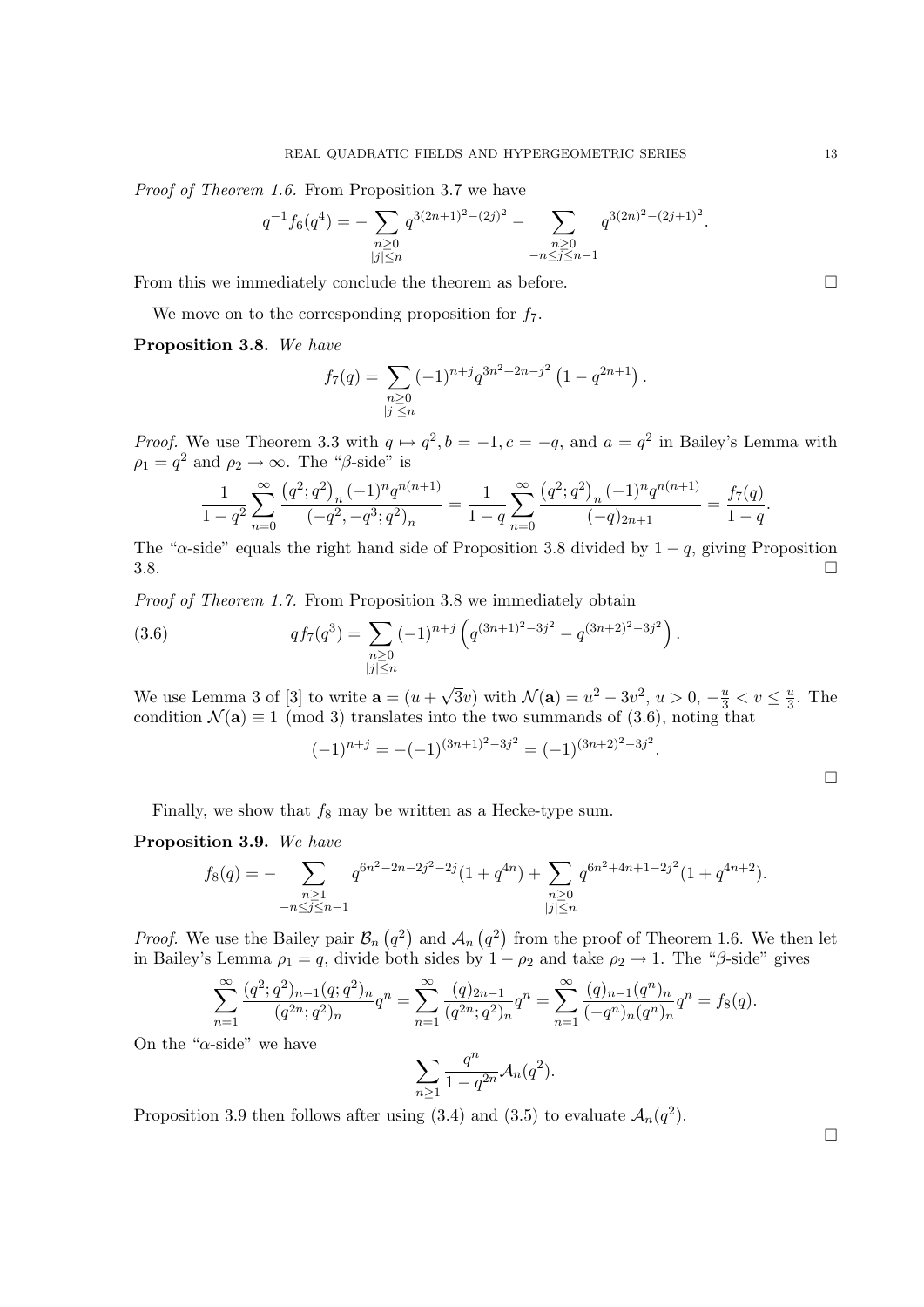*Proof of Theorem 1.8.* By Proposition 3.9,  $q^{-2}f_8(q^6)$  equals

$$
-\sum_{\substack{n\geq 0\\-n-1\leq j\leq n}}\left(q^{(6n+7)^2-3(2j+1)^2}+q^{(6n+5)^2-3(2j+1)^2}\right)+\sum_{\substack{n\geq 0\\|j|\leq n}}\left(q^{(6n+2)^2-3(2j)^2}+q^{(6n+4)^2-3(2j)^2}\right).
$$

As before we see that

(3.7) 
$$
q^{-2} f_8(q^6) = \sum_{\substack{\mathbf{a} \subset O_L \\ \mathcal{N}(\mathbf{a}) \equiv -2 \pmod{6}}} (-1)^{\frac{\mathcal{N}(\mathbf{a})}{2}} q^{\mathcal{N}(\mathbf{a})}.
$$

Theorem 1.8 then follows by dividing by the unique ideal  $(1 + \sqrt{3})$  of  $O_L$  of norm 2.

3.1. Proof of the Corollories. Corollary 1.9 follows immediately from the Hecke-type sums obtained in Section 3, using Theorem 1 of [17].

To prove Corollary 1.10, we note that in all cases the weightings only depended on the norm of  $a$ , and hence the *n*-th coefficient in each case equals the number of ideals of norm *n* times a weighting depending only on  $n$ . We next recall that unique factorization gives the number of ideals of  $O_K$  and  $O_L$  of norm  $p^{\ell}$  as follows:

$$
\#\{\mathbf{a} \subset O_K : \mathcal{N}(\mathbf{a}) = p^{\ell}\} = \begin{cases} \ell + 1 & \text{if } p \equiv \pm 1 \pmod{8}, \\ 1 & \text{if } p = \pm 3 \pmod{8} \text{ and } \ell \text{ is even }, \\ 1 & \text{if } p = 2, \\ 0 & \text{if } p \equiv \pm 3 \pmod{8} \text{ and } \ell \text{ is odd }, \\ 0 & \text{if } p \equiv \pm 1 \pmod{12}, \\ 1 & \text{if } p \equiv \pm 5 \pmod{12} \text{ and } \ell \text{ is even }, \\ 1 & \text{if } p = \pm 5 \pmod{12} \text{ and } \ell \text{ is even }, \\ 0 & \text{if } p \equiv \pm 5 \pmod{12} \text{ and } \ell \text{ is odd } .\end{cases}
$$

Multiplicativity then gives an exact formula for the number of elements of norm  $n$ , based on the factorization. The proof of Corollary 1.10 now follows easily using the explicit form of the weighting.

#### 4. Combinatorial Interpretations

4.1. Theorem 1.1. Recalling the definition

$$
f_1(x;q) = \frac{1}{1-q} + \sum_{n=1}^{\infty} \frac{q^{\frac{n^2+n}{2}}}{(xq)_n(1-x^2q^{2n+1})},
$$

we have  $f_1(q) = f_1(-1; q)$ . We can hence give the combinatorial interpretation for  $f_1(x; q)$  and then plug in  $x = -1$  to obtain the desired combinatorics for  $f_1(q)$ . We will see that the coefficient of  $x^r q^m$  in  $f_1(x; q) - q$  is the number of partitions of m with  $r_1(\lambda) = r$ .

For the term  $\frac{1}{1-q}$  we take the partition  $\lambda$  having only parts of size 1. It is clear in this case that  $r_1(\lambda) = 0$  in all cases. For  $n \geq 1$ , we form a triangle with sides of length n in the upper left hand corner of the Ferrer's diagram (with rank 0). For the power  $x^{2k}q^{k(2n+1)}$  arising from  $\frac{1}{1-x^2q^{2n+1}}$ , we then add 2k to the first  $n-1$  parts, add a part of size 2k, and k parts of size 1. If  $k \geq 1$ , then the resulting partition has repeated parts of size 1. Since the partition without the parts of size 1 still has precisely n parts and the largest part is increased by  $2k$ , the rank is increased by precisely 2k. Finally,  $\frac{1}{(xq)_n}$  adds parts of size at most n, which we place along the "diagonal", each such part adding exactly one to  $r_1(\lambda)$ . The only repeated partition from our construction is the single part of size 1, which we have subtracted.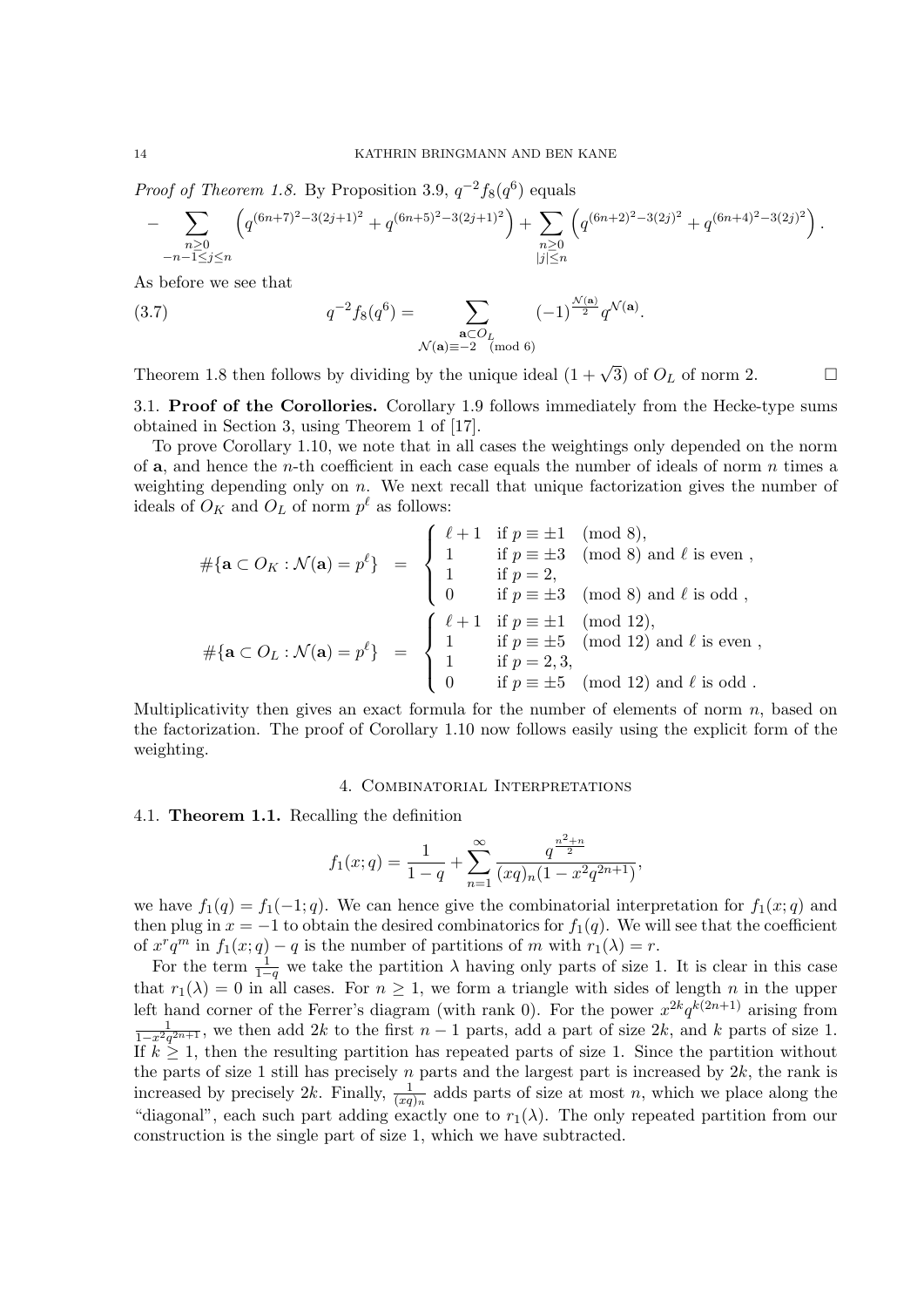# 4.2. Theorem 1.2. Let

$$
f_2(x;q) := \frac{q}{1-q} + \sum_{n\geq 2} \frac{q^{\frac{n^2+n}{2}}}{(xq)_{n-1}(1-x^2q^{2n-1})}.
$$

We will see that the coefficient of  $x^r q^m$  in  $f_2(x; q)$  is the number of partitions of m with  $r_2(\lambda) = r$ . Then taking  $x = -1$  gives the desired interpretation for  $f_2(q) = f_2(-1; q)$ .

We begin by forming a triangle with sides of length  $n$ . We then append  $2k$  to the largest  $n-1$  parts and append k to the smallest part, where k is the power of  $x^2q^{2n-1}$  coming from  $\frac{1}{1-x^2q^{2n-1}}$ . The smallest part is now  $k+1$ , and if  $n \neq 1$  then the rank is 2k and the second smallest part is  $2k + 2$ . Finally,  $\frac{1}{(xq)_{n-1}}$  adds parts of size at most  $n-1$ , which we place along the diagonal, adding one to  $r_2(\lambda)$  for each part. The size of the smallest part is not changed in the final step, so our construction yields a bijection to  $\lambda \in P_2$  with n parts and smallest part  $k + 1$ , having the desired rank if  $n \neq 1$ , while clearly if  $n = 1$ , then  $r_2(\lambda) = 0$  by definition.

# 4.3. Theorem 1.3. We first define

$$
f_3(x;q) := \sum_{n=0}^{\infty} \frac{(-x^{-1}q)_n}{(x^{-1}q)_n} x^{-1} q^n \cdot \frac{(-xq^{n+1})_n}{(xq^{n+1})_{n+1}}
$$

For  $\Lambda = (\mu, \lambda) \in P_3$ , the power of x will be used to count  $r_3(\Lambda)$ , the size of the largest part of  $\lambda$ minus the number of parts in  $\mu$ .

It is clear that the coefficient of  $x^{-r_1}q^{m_1}$  in  $\frac{(-x^{-1}q)_n}{(x^{-1}q)_n}x^{-1}q^n$  is the number of overpartitions of  $m_1$  with exactly  $r_1$  parts and largest part n (which is not overlined). We thus write  $\Lambda \in P_3$  by  $\Lambda = (\mu, \lambda)$ , and the first component  $\mu$  will be determined by this factor.

We next consider the second component  $\lambda$  of the overpartition pair. For  $x^k q^{k(n+1+r)}$  chosen from  $\frac{(-xq^{n+1})_{n}}{(xq^{n+1})_{n+1}}$ , we add k parts of size  $n+1$  and k parts of size r (when  $r > 0$ ). When choosing from the numerator, we underline the first occurrence of the part r if  $r > 0$  and if  $r = 0$  then we underline the first occurrence of the part  $n+1$ . Thus the coefficient of  $x^{r_2}q^{m_2}$  in  $\frac{(-xq^{n+1})_n}{(xq^{n+1})_{n+1}}$ counts the number of overpartitions of  $m_2$  with largest part  $n + 1$ , where each occurrence of a part of size at most n is paired with a part of size  $n + 1$ , and the number of occurrences of the part size  $n + 1$  equals  $r_2$ .

Combining these implies that the coefficient of  $x^r q^m$  in  $f_3(x; q)$  is the number of overpartition pairs  $\Lambda \in P_3$  with  $|\Lambda| = m$  and  $r_3(\lambda) = r$ . We have  $f_3(q) = -f_3(-1; q)$ , so that plugging in  $x = -1$  gives us the generating function for those with  $r_3(\Lambda)$  odd minus those with  $r_3(\Lambda)$  even.

4.4. **Theorem 1.4.** To see that  $f_4(q)$  generates the desired partitions, we proceed similarly as for  $f_3$  and write

$$
f_4(x;q) := \sum_{n=1}^{\infty} \frac{(-xq)_n}{(xq)_n} xq^n \cdot \frac{(-xq^{n+1})_{n-1}}{(xq^{n+1})_n}.
$$

We interpret  $\frac{(-x^{-1}q)_n}{(x^{-1}q)_n}x^{-1}q^n$  as in the case for  $f_3$ . The factor  $\frac{(-xq^{n+1})_{n-1}}{(xq^{n+1})_n}$  gives the generating function (in  $x^{r_2}q^{m_2}$ ) for overpartitions of  $m_2$  with largest part n occuring  $r_2$  times, where parts appear in pairs  $(n, r)$  for some  $1 \leq r \leq n$ . Terms from the numerator have  $1 \leq r \leq n$ , and we overline the first occurrence of r. From this one easily sees that  $f_4(x; q)$  enumerates the claimed partitions.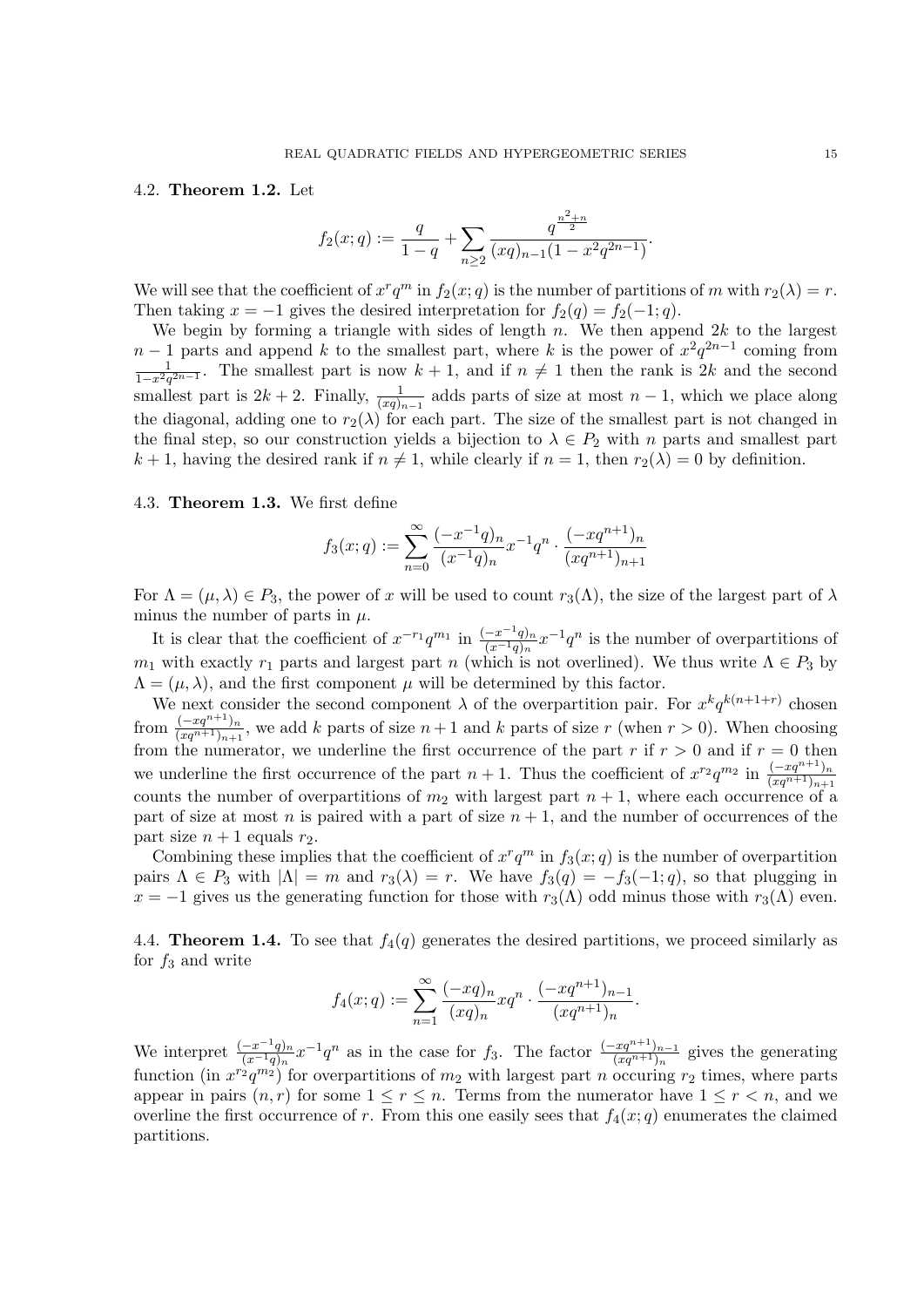4.5. **Theorem 1.5.** Recall that  $\ell_i = \lambda_i - \lambda_{i+1}$   $(1 \leq i \leq n-1)$  and  $\ell_n = \lambda_n$ ,  $E := E_\lambda := \{2 \leq n-1\}$  $r \leq n : \ell_r$  is even} and  $e := \#E$ . The second largest part of  $\lambda$  (if it exists) must be at least  $n-1+e$  because the size of the second largest part is  $\lambda_2 = \sum_{i=2}^n \ell_i$ . Thus, it is natural to define

$$
d_{\lambda,1} := \lambda_2 - ((n-1) + e).
$$

Since

$$
d_{\lambda,1} = \left(\sum_{i=2}^{n} \ell_i\right) - (n-1+e) = \sum_{i \in E} (\ell_i - 2) + \sum_{i \notin E, i > 1} (\ell_i - 1)
$$

is even, we may furthermore define the integral metric  $d_{\lambda} := \frac{d_{\lambda,1}}{2}$  $\frac{\lambda}{2}$  alluded to in the introduction. We now rewrite

$$
f_5(q) = \frac{1+q^2}{1-q^3} + \sum_{n=2}^{\infty} (-1)^n \frac{(q^2)_{n-1}}{(q^3;q^2)_n} q^{\frac{n^2+n}{2}}.
$$

$$
\frac{1+q^2}{1-q^3} = \sum_{n=0}^{\infty} (q^{3j} + q^{3j+2})
$$

The term

corresponds to partitions in 
$$
P_5
$$
 with exactly one part which is not congruent to 1 modulo 3.

For  $n \geq 2$ , we first form a triangle with sides of length n weighted by the largest part. We adjoin  $3k_r$  to the largest part and  $2k_r$  to the next  $r-1$  parts, where  $k_r$  is the power of  $q^{2r+1}$ coming from  $\frac{1}{(q^3;q^2)_n}$ . At this stage of the construction we have added an even number to each part other than the largest, so  $\ell_i$  is odd for  $i > 1$  and hence  $E = \emptyset$ . Notice that  $d_{\lambda} = \sum_{r=2}^{n} k_r$ and  $\ell_1 = 3k_1 + d_\lambda + 1$ . Hence we have thusfar constructed all  $\lambda \in P_5$  with  $E = \emptyset$ , n parts, and the desired weighting.

Finally we add 1 to the first r parts if  $q^r$  is chosen from  $(q^2)_{n-1}$ . Notice that n represents the number of parts and  $r \in E$  if and only if we chose  $q^r$  in the final step. Moreover the overall weighting is

$$
(-1)^{n+e} = (-1)^{n+e+2d_{\lambda}} = -(-1)^{\lambda_2}.
$$

4.6. Theorem 1.6. Define

$$
f_6(x;q) := \sum_{n=1}^{\infty} \frac{(-x^{-1}q^2;q^2)_{n-1}}{(q^n)_n} x^n q^n.
$$

In this case the power of  $x$  will count the largest part minus the number of overlined parts.

We begin with a part of size n from the factor  $x^n q^n$ . We next add k parts of size n and k parts of size r (if  $r > 0$ ), where k is the power of  $q^{n+r}$  coming from  $\frac{1}{(q^n)_n}$ . We finally add two parts of size r and overline the first occurrence of r if  $q^{2r}$  is chosen from  $(-x^{-1}q^2;q^2)_{n-1}$ . Since all of the parts other than the ones coming from  $\frac{1}{1-q^n}$  occur in pairs with one of the parts either overlined or equal to n we obtain an overpartition in  $P_6$  with the correct power of x.

4.7. Theorem 1.7. First define

$$
f_7(x;q) := \frac{1}{1-xq} + \sum_{n=1}^{\infty} \frac{x^n q^{n^2+n}(-xq)_n}{(xq^{n+1})_{n+1}}.
$$

Here  $x$  will count the statistic of the number of parts.

The term  $x^r q^r$  in  $\frac{1}{1-xq}$  corresponds to partitions with r parts all equal to one.

For  $n \geq 1$  we first place n parts of size  $n + 1$ . We then append k to the first n parts and add k parts of size r, where k is the power of  $xq^{n+r}$  chosen from  $\frac{1}{(-q^{n+1})_{n+1}}$  (note that we have